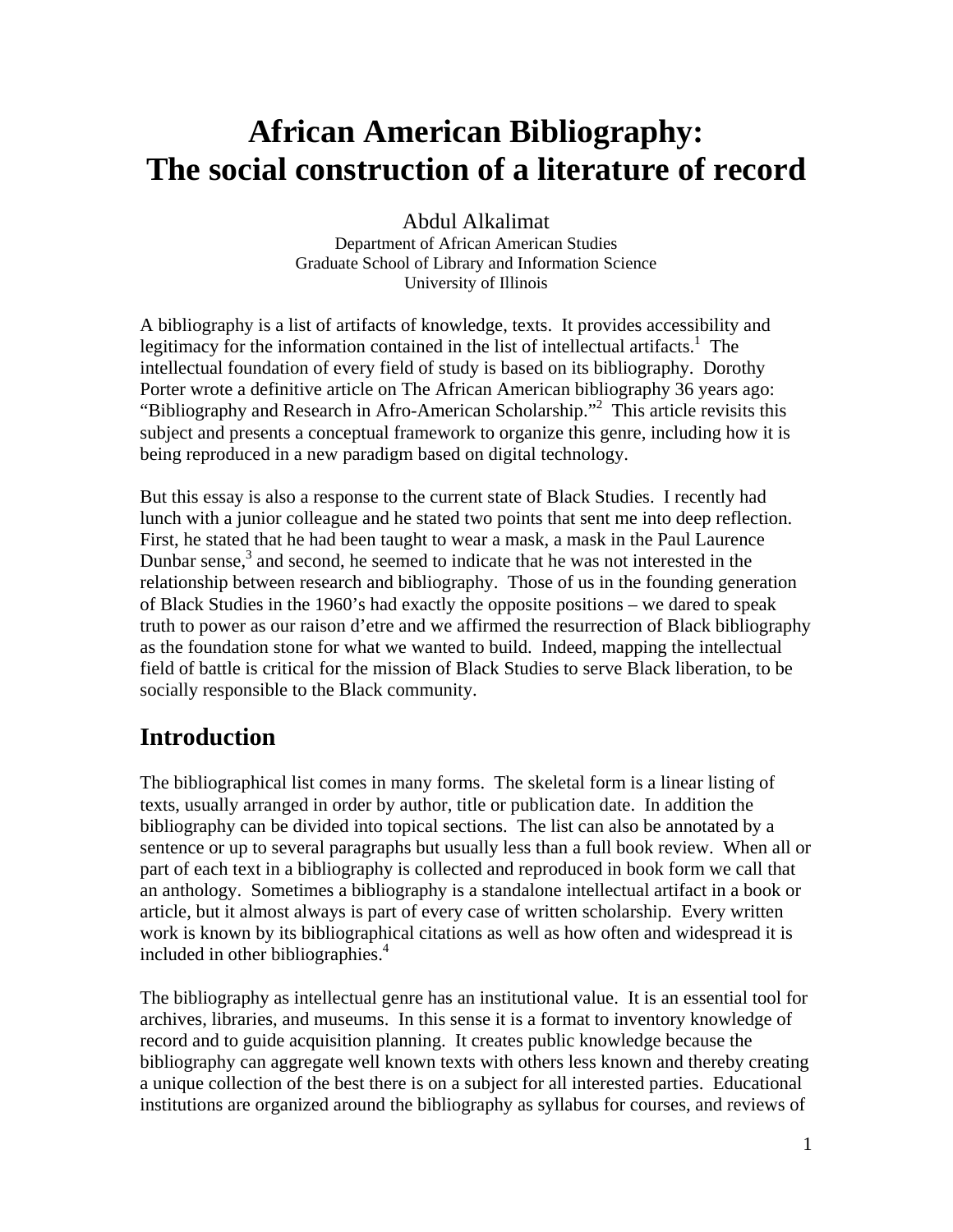the literature for research reports and theses/dissertations. The bibliography is the key tool to aggregate references to knowledge, for the classroom and the research project.<sup>5</sup> The linkage of footnotes reflects a genealogy of knowledge from the current scholarship back in time to previous generations of intellectual production. When a book is published without a mapping of related ideas in an extensive bibliography then it fails a basic requirement for acceptable scholarship.<sup>6</sup>

In research terms this article argues that the bibliography is a measurement of intellectual production, hence it is a new empirical variable in research.<sup>7</sup> This is a focus on the literature of record, the bibliographies that document known written work. In the future we will need to understand the content of the corpus of identified bibliographies of record and their linkage. Then we can focus on the social origin and process of this intellectual production, then follow on to its consumption – who was reading these texts and what difference did it make in their consciousness and agency as scholars and activists.

My experience as a first generation scholar activist in Black Studies has always been grounded in the search for and the building of bibliography. We wanted and needed knowledge that was not at hand because Black scholars had not been equitably included in mainstream bibliographies. Those of us in mainstream white dominated academic environments had to confront and maneuver around the institutional ignorance or discriminatory exclusion of Black intellectual production.

My style has been to start every new project by building a working bibliography with the goal of being up to date on all the recent work to get clear on the issues, language, theory and empirical data sets, including who was doing the work. Then I had to seek out and master the foundational texts – in my case in graduate school sociology meant Marx, Durkheim, Weber, and Freud in addition to DuBois, Johnson, Frazier, and Cox. I then sought to find threads that linked back to African and then other global sources. Finally we discovered the need to keep track of one's own intellectual production.

The African American people have faced oppression and degradation with relatively little gain in power and voice to oppose such exploitation. Texts that sum up this history have created a grand narrative of a people forced into slavery then sustaining themselves by coping and fighting back with a more than centuries old freedom struggle. The historical development of the bibliography of the African American experience is a thread of intellectual history that maps the trans-generational discourse and literature emerging from the context of this freedom struggle. My argument is a broad historical thesis on the conceptual logic of Black intellectual thought: in the  $20<sup>th</sup>$  century the pendulum was swinging from inclusion to exclusion, while in the  $21<sup>st</sup>$  century the pendulum is set to swing from exclusion to inclusion. In the  $20<sup>th</sup>$  century, the historical motion from the civil rights movement to Black self-determination meant that more and more Black voices were given preference by Black people and white domination of ideas about Black people had to be pushed aside. In the  $21<sup>st</sup>$  century, with Black voices in a secure position and with new technological capacity, we are moving with a Black perspective to include all voices.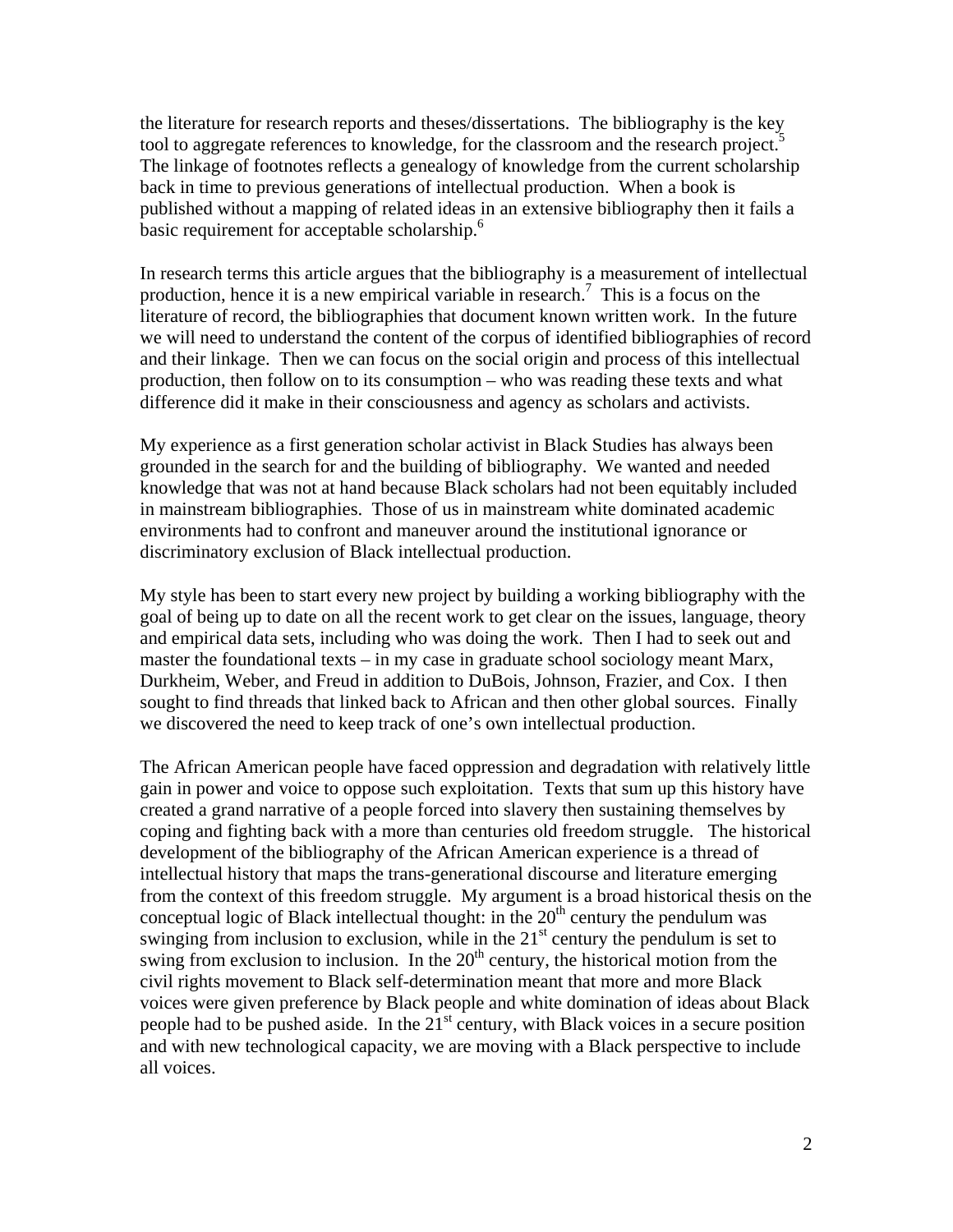We are entering the age of a new paradigm of unity based on digital technology. We have new ways to store information, to access it and to manipulate it for our many diverse interests. The critical argument is to shift the framework for the study of Black intellectual history to a new paradigm. We have had studies of individuals, of institutions, and of academic professions.<sup>8</sup> We can now shift to including all of us in search of our collective intelligence. By collective intelligence I mean an inclusive bibliography so all aspects of our collective knowledge and information base can be understood. This is the switch from a focus on public intellectuals to the intellect of the public.<sup>9</sup>

The bibliography of literature about Black people as genre began in the  $19<sup>th</sup>$  century. Dorothy Porter in her seminal article mentions five such efforts. The first is identified as a 1808 survey by Henri Gregoire, a French Bishop:

The work was translated by David B Warden and published under the title An Inquiry Concerning the Intellectual and Moral Faculties and Literature of Negroes: Followed with an Account of the Life and Works of Fifteen Negroes and Mulattoes, Distinguished in Science, Literature, and the Arts. It was this book that stimulated our most noted collectors of Afro-Americana, namely Arthur Spingarn, Arthur A. Schomburg, and Jesse E. Moorland to search competitively for and to purchase the works listed in Gregoire's treatise.<sup>10</sup>

Porter then mentions an anti-slavery publications list compiled by Samuel Joseph May in 1864 for the American Anti-Slavery Society. Her article, "The Organizational Educational Activities of Negro Literary Societies, 1828 – 1846" mentions African American book collecting groups but unfortunately they left no lists of their collections. A focus on African American writers was represented in a US Bureau of Education report that contained a three part bibliography (including 155 titles written by 105 Black authors), and a bibliography prepared by Daniel Alexander Payne Murray of an exhibit prepared for the 1900 Paris Exposition (including 223 titles by 152 Black authors).<sup>11</sup>

There have been Black writers since the origin of written language, but not until the industrial age, from the middle of the  $19<sup>th</sup>$  century, do we have a broad based tradition of writing. In addition, publishing houses were not as widespread hence it was common practice for people to have their writing privately financed for publication. This was another reason that the printing of Black books and pamphlets was limited. However, events leading to the  $20<sup>th</sup>$  century greatly increased publication and made the making of a bibliography much more needed.<sup>12</sup>

This article answers this question: Does Black Studies have a bibliographical history that documents trans-generational scholarship? Our discussion of African American bibliography will begin in the  $20<sup>th</sup>$  century and cover three main topics – the grand narrative of the Black experience, the African American intellectual tradition, and the transformation of the bibliography into the webliography enabled by digital technology. The grand narrative bibliography covers material from Africa through slavery up until the time of compiling the bibliography. This genre is represented by book length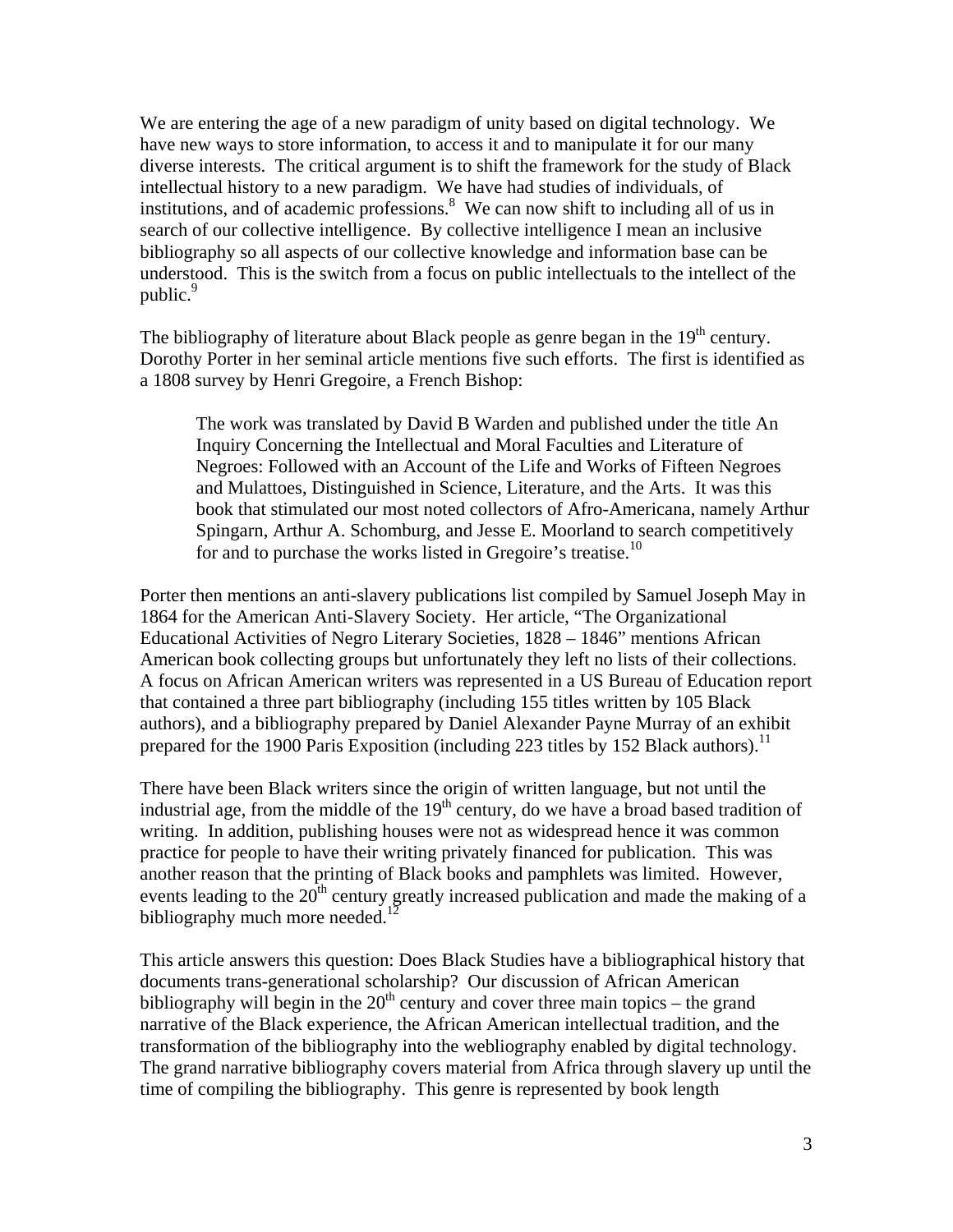bibliographies. The Black intellectual tradition is contained in the periodical literature that contains the main threads of Black intellectual and artistic production. Finally, we will examine and map the ways in which digital technology via the Web and the Internet has changed the construction and use of bibliography.<sup>13</sup>

## **The grand narrative bibliography**

African American bibliography began in the  $19<sup>th</sup>$  century but is mainly a  $20<sup>th</sup>$  century intellectual genre. This coincides with and is functionally created by and served the first generation of Black PhDs.<sup>14</sup> The grand narrative bibliography covers the full scope of historical stages and topics on the Black experience. These are book length works that include references and sometimes annotations of books, reports, articles from scholarly journals, and articles from the mass media newspapers and magazines. The grand narrative genre has three types: the African American canonical model, the academic mainstream guide to scholarship, and bibliographies constructed by activists in social justice movements.

There are several book length works that created the canonical model for a comprehensive bibliography of the African American experience. In Table 1 we present four major canonical bibliographies. Each of these scholars did their work in the context of a major institution of Black intellectual production, and each provided references followed by generations of scholars.

WEB DuBois (1868 – 1963) was the leading and foundational  $20<sup>th</sup>$  century scholar of the African American experience.<sup>15</sup> As a Fisk Graduate he went on to be the first African American to get a Harvard PhD in history  $(1895)$ .<sup>16</sup> He was an activist scholar who formed organizations, started publications, organized conferences, and taught at the college level. He was an active networker with other scholars and community activists. His Atlanta University Conferences (18 conferences, 1896 – 1914) were a foundation of ideas and data for each topic discussed. $17$ 

| Date | Author                                                                                       | <b>Title</b>                                               | Pages |
|------|----------------------------------------------------------------------------------------------|------------------------------------------------------------|-------|
| 1908 | W. E. B. DuBois,<br>Atlanta University                                                       | A Short Bibliography of the Negro                          | 71    |
| 1928 | Monroe Work,<br><b>Tuskegee University</b>                                                   | A Bibliography of the Negro in Africa and America          | 698   |
|      | Carter G. Woodson,<br>1936 Association for the Study of<br>African American Life and History | The African Background Outlined                            | 478   |
| 1970 | Dorothy Porter,<br><b>Howard University</b>                                                  | The Negro in the United States: A Selected<br>Bibliography | 313   |

**Table 1. Grand narrative bibliographies of the African American experience.**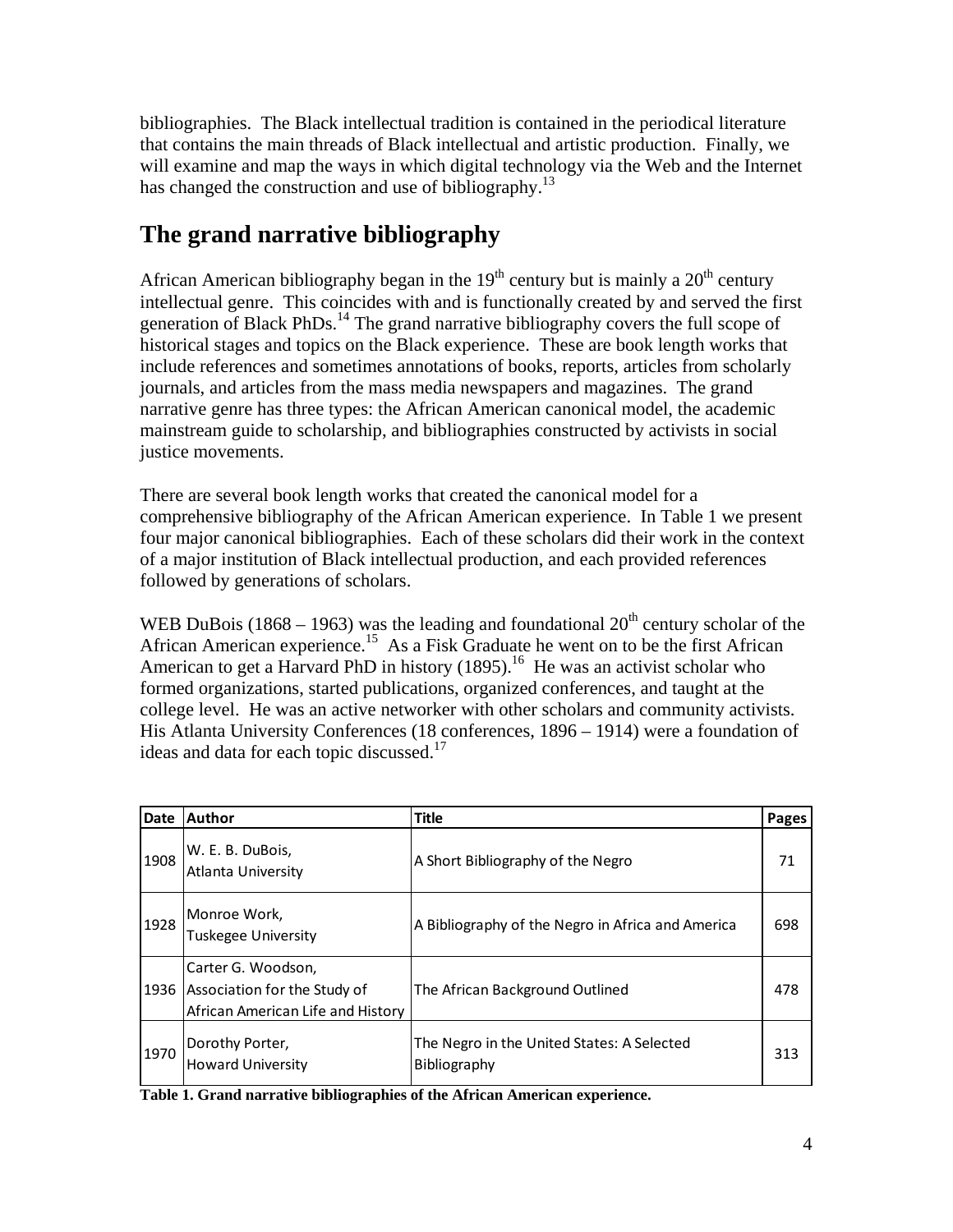DuBois used alumni and his current students at Atlanta University to collect and analyze data for each conference report. Wright argues that using the nine criteria in Herbert Blumer's definition of a school of thought will demonstrate that these conferences were the first "school" of sociological thought preceding Sociology at the University of Chicago by over two decades. In this context DuBois devoted the  $10<sup>th</sup>$  conference to summing up the previous decade of research and published "A Select Bibliography" in  $1905.<sup>18</sup>$ 

Monroe Work (1866 – 1945) was trained as a sociologist at the University of Chicago, and spent most of his career as Director of the Department of Records and Research at Tuskegee Institute. After being hired by Booker T Washington he worked tirelessly to create data sets on the Black experience. For example, he used students and alumni to gather statistics on lynching that rivaled data being collected by the most recognized mainstream source – The Chicago Tribune – and thereby created legitimacy for Black institutional research.

Work made two great contributions to the canon of African American bibliography: a comprehensive book (1928, 698 pages, 17,000 entries) and a yearly listing of books and articles in the Negro Year Books published from 1912 to 1938 (in nine volumes under Work, and then two more after Work died). He began publishing the year books with the approval of Washington and his main academic advisor Robert Park of the University of Chicago in commemoration of the  $50<sup>th</sup>$  anniversary of the Emancipation Proclamation. This work was financed by a grant of \$8,500 for each of five years from the Carnegie Foundation. His massive book length bibliography took several years to compile, including a 3 month trip to Europe in order to examine the collections of several libraries in France, Germany, Belgium and Switzerland. But when it came to publishing the book Edwards points out in addition to the publishing company it took \$1,400 from the Phelps Stokes Foundation and \$700 of Work's personal funds to get this book length bibliography published.<sup>19</sup>

Carter G Woodson (1875 – 1950) has been called "The Father of Black History."<sup>20</sup> He earned this title. After leaving the University of Chicago in 1908 with a BA and an MA he got a PhD from Harvard in 1912. He was the second to do so following DuBois. He was a scholar activist many times over. He founded the Association for the Study of Negro Life and History (1915), the Journal of Negro History (1916), Negro History Week (1920), Associated Publishers (1921), and the Negro History Bulletin (1937).<sup>21</sup>

Woodson was known also for his scholarship as a master compiler/anthologist (eg, The mind of the Negro as Reflected in Letters Written during the Crisis, and Negro Orators and Their Orations) , a master of the historical narrative (eg, The Negro in Our History, The Negro Church, and A Century of Negro Migration) , and a scholar of class analysis (eg, The Rural Negro, The Negro Wage Earner, and The Negro as a Businessman). In 1938 he published a bibliography that firmly anchored the African American experience in a context linked to Africa. This was an annotated volume that guided his school of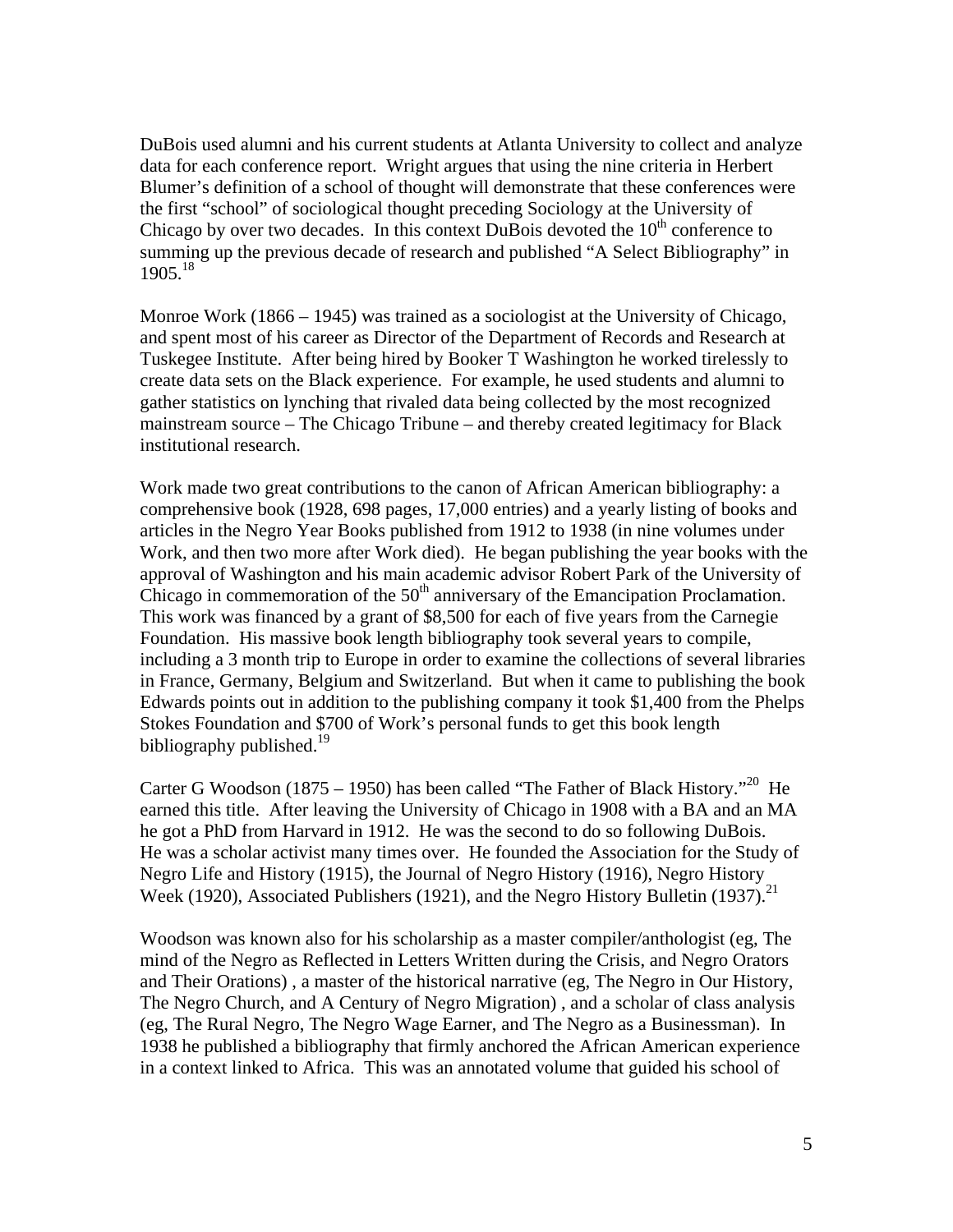historiography, and again placed a focus on work produced by people of African  $descent.<sup>22</sup>$ 

Dorothy Porter (1905 – 1995) was the first Black woman to get an MLS degree from Columbia University (1932).<sup>23</sup> She was the main Librarian of the Moorland-Spingarn Collection of African Americana at Howard University for 45 years. She was a mainstay at Howard, first as an undergrad and then as staff in the library. She also married two of the great dons of the faculty, first James Porter of the art department, and then Charles Wesley of the history department.

Porter was legendary for her relentless searching for items to add to the Moorland Spingarn Collection. She was an advisor to several generations of researchers, and the author of several seminal articles on the history of African American scholarship and book collecting.<sup>24</sup> Her bibliographical work produced several working bibliographical lists. She produced her major bibliography as a book length work for the Library of Congress, The Negro in the United States (1970, 313 pages). This was the fourth major effort by the LOC. The first was in 1900 by Daniel Murray for the Paris Exhibition, followed by more collecting so that by his death in 1925 they had expanded the collection to 1500 volumes in the LOC collection. There was also a bibliography produced in 1906 and another in 1940 in commemoration of the  $75<sup>th</sup>$  anniversary of the Emancipation Proclamation.

 A unique work that fits into the grand narrative tradition is Black Access: A Bibliography of Afro-American Bibliographies, compiled by Richard Newman (1984, 249 pages). This book length work is a meta-study in that it lists bibliographies from 1863 to 1979 rather than articles and books directly. This is a comprehensive work that provides the best map to the bibliographical record about African Americans up to the 1980's. Newman's preface gives an interesting description of his experience in compiling these bibliographies. The introduction is an essay by Dorothy Porter, "Fifty years of collecting." She gives a lively narrative of her experience as a book collector for Howard University. She hints at what will likely be a very interesting although yet untold story:

Competition is always healthy, it has been said. On more than one occasion I competed with representatives of both the Library of Congress and the Schomburg library for the acquisition of collections.<sup>25</sup>

The four scholars mentioned above (DuBois, Work, Woodson, and Porter) established the model for the canonical African American bibliography. Following this African American canon white scholars also made their contribution aimed mainly at humanizing an audience of white scholars. There are two types of these works, from the elite academic mainstream and from broad community movements for civil rights and social justice. The three main examples from the mainstream are by Elizabeth Miller (Harvard University), Erwin Welsch (Indiana University), and James McPherson, et al (Princeton University).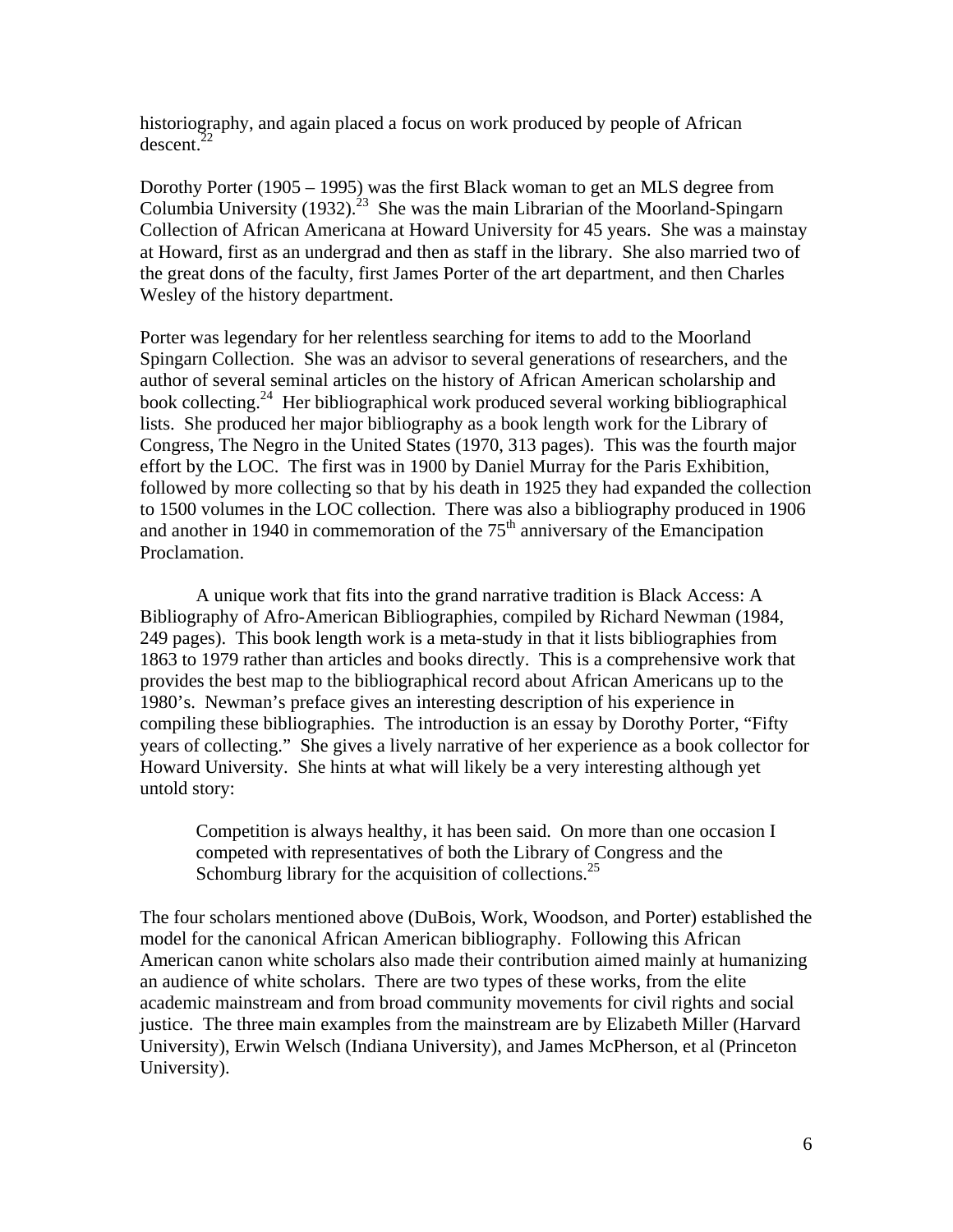Miller produced a 351 page book of references. In the forward to this book Thomas Pettigrew (then a Harvard Social Psychologist) writes to explain to American whites why a bibliography of this kind is necessary to combat false information and racist ideas. This book is designed to update and guide mainstream scholars in their research and teaching in the year that the Black Power slogan exploded, 1966. A new renaissance in research on Black people was emerging on campuses based on the beginning of modern Black Studies academic units, including white scholars, and also the increased number of African Americans entering graduate schools.

Carnegie supported this effort just as it had done 55 years earlier to support Monroe Work at Tuskegee. The first bibliography was published in 1966 followed by a  $2^{nd}$ edition in  $1970^{26}$ 

Mary Fisher, who led the 1970 revision, says this about why the revised volume was necessary:

Since the first edition of this bibliography was published, important developments, marking both progression and regression in the course toward the legitimate goal of Black equality, have occurred and have been recorded. New studies have been undertaken in the search for a better understanding of the educational, employment, health, and social factors which bear upon the continued intractability of the racial problem. The exigency and pace of events demand serious examination and reflection. As a nation we must consider new interpretations of our history and the role of all people in it. For a deeper knowledge of ourselves, Black and white, we must reevaluate our history to include a proper measure of the contributions and achievements of Black people, no less in past times than at the present. Moreover, the message and impetus of the Black Nationalist movement, as one aspect of the overall problem of Blackwhite interrelationships, compels the thoughtful attention of us all.<sup>27</sup>

Erwin Welsch was Reference and Liaison Librarian in History at Indiana University. He published "The Negro in the United States: A Research Guide" (1965, 142 pages).

McPherson, with four other colleagues from Princeton and Johns Hopkins, state their reasons for a 430 page bibliographical book of resources:

This book is neither a simple bibliography nor an interpretive survey of the history and culture of Black people in the United States. Rather it is an attempt to combine narrative, interpretation, and bibliography in a chronological and topical framework that will provide teachers, students, and interested readers with an upto-date guide to Afro-American history and culture. Utilizing an interdisciplinary approach, the authors have organized the history of Black Americans into 100 topics, from Africa and the slave trade to life-styles in the urban ghettos of  $1970$ <sup>28</sup>

This bibliography grew out of a Princeton seminar taught in 1966, 1968, and 1970, "The Negro in America." McPherson and his colleagues were constantly being asked for their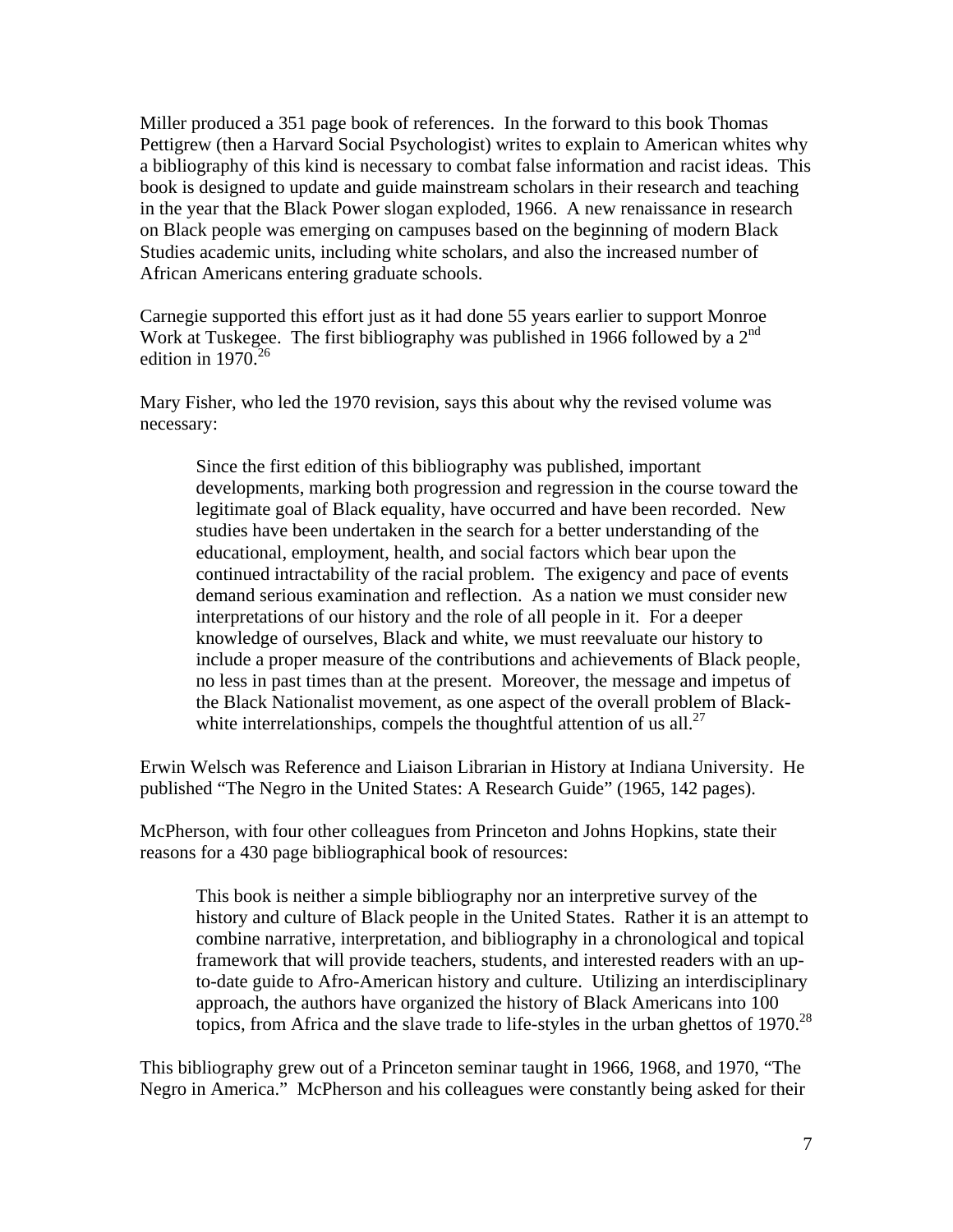bibliography, including a request from Lincoln University in Pennsylvania for permission to make 500 copies for distribution. They then decided to expand it into a book as they hoped it to have a systemic impact on Black Studies.

The Third approach comes from the left, the social justice movement. The authors of these works were activist intellectuals. Key people were Erwin Salk, Ernest Kaiser, and Herbert Aptheker.

Salk was a businessman active in the Chicago Conference on Religion and Race. He compiled and edited "A Layman's Guide to Negro History" (1967, 196 pages). It was published by the radical Ramparts press with back cover comments by Martin Luther King, Langston Hughes, Arna Bontemps, and Rep. John Conyers. This book was developed as a contribution to building the movement for social transformation. He states:

Most of these books, pamphlets, and periodicals have not been made readily available, nor have they been used on any large scale. As a consequence, many of the stereotypes have continued to exist in the minds of the people, and children are educated on the basis of myth rather than fact. Therefore, important publications dealing with these subjects must be made available on a mass basis to as many people and groups as possible.

 These materials should be made available on literature tables through community organizations. Certain local organizations should become repositories for books, pamphlets, periodicals, and other sources of information on Negro history, and should have them available for sale to any and all peoples or groups.29

Kaiser was a reference librarian at the Schomburg Center of the New York Public Library system for over 30 years. He maintained a bibliographical column in the Black left journal Freedomways, of which he was an Associate editor along with John Henrik Clarke, Jack O'Dell, and Jean Carey Bond, under the editorship of Esther Jackson. This was an annotated list. For example, in one 1974 issue he annotated over 150 books, and in another issue in 1981 he annotated 75 books. This was the most comprehensive source of bibliographical information that fed into the Black liberation movement on a regular basis (quarterly).

Kaiser was also a prolific contributor to the professional literature of Black Librarians. The Schomburg gives him credit on their website:

The Ernest D. Kaiser Index to Black Resources is one of the Schomburg Center's most unique finding aids, providing more than 179,000 citations to articles in thousands of issues of black magazines and newspapers.  $(1948 - 1986)^{30}$ 

Herbert Aptheker (1915 – 2003) joined the communist party in 1939 and was awarded a PhD in History from Columbia University in 1943. His first major contribution was his historical work on the African American slave revolts, topics for his MA and PhD at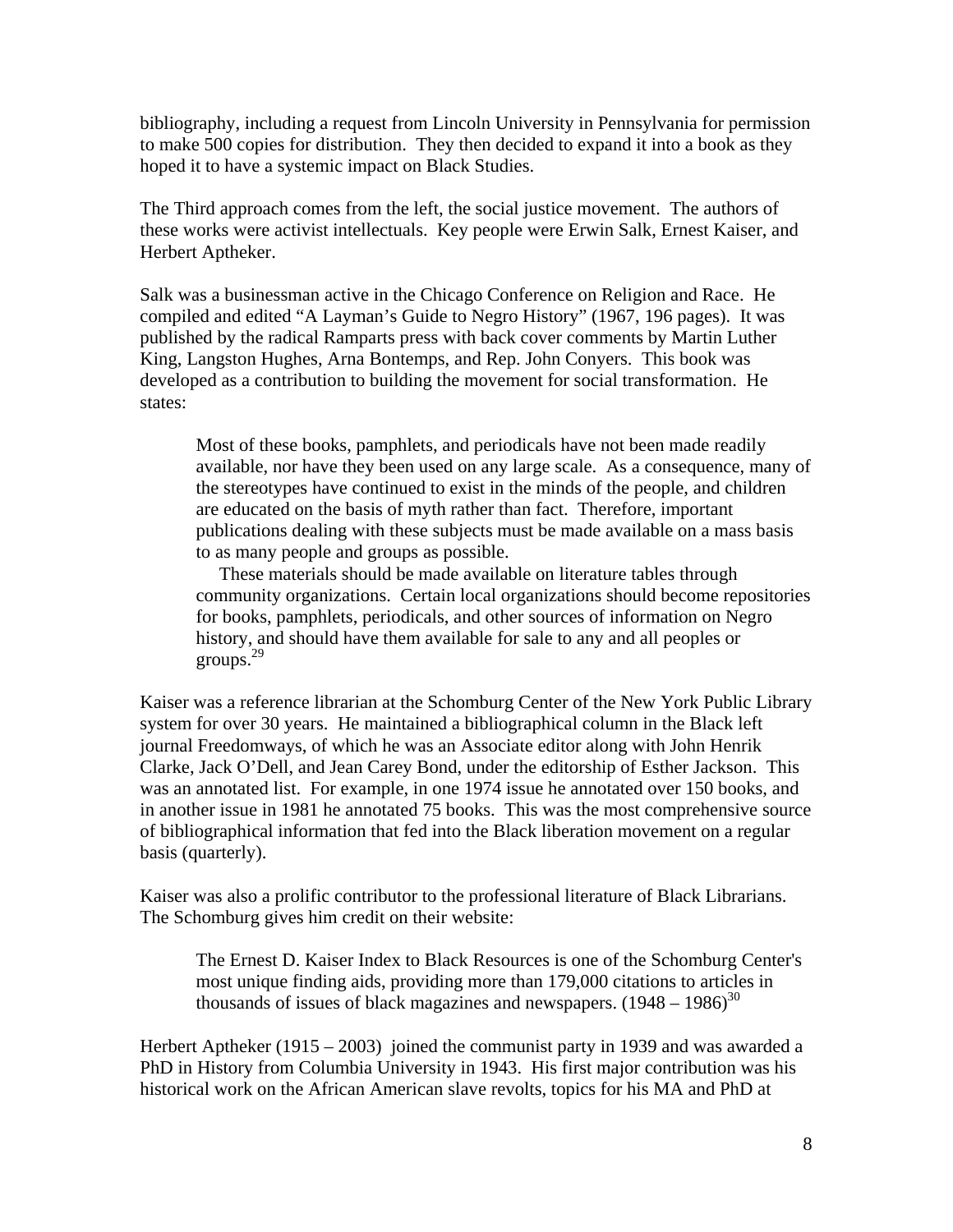Columbia University. He also published a major two volume anthology of primary documents on African American History.

His major bibliographical work took two aspects. As executor of the DuBois estate papers, he published a 626 page volume, The Annotated Bibliography of the Published Writings of W.E.B. DuBois (1984). Also, as executive director of the American Institute of Marxist Studies (AIMS), he published an AIMS newsletter from 1964 to 1985 that always included a bibliography of recent publications. This list always had a special focus on the Black experience as well as Marxist theory. He always included dissertations, reports from the international communist movement, and reports from the trade union movement.

These examples of the grand narrative tradition are mostly books that give a comprehensive view of the state of the literature on the Black experience up to a given moment. However, some periodicals were prominent examples as well.

Black people were focused on laying the foundation for Black scholarship and the general intellectual development of the Black community, while white scholars began to address the needs of white people to overcome the backwardness of racism and turn to the kind of scholarship and research that could lead to policies to guide the social transformation taking place as a result of the movements for social justice, civil rights and Black liberation. Further, some works were specifically aimed at these movements for their readership and use.

The anthology is a form of bibliography that includes all or part of the work being listed. The anthology is a sample of important texts from a more general bibliography. There have been key anthologies that sum up the consensus of a generation or school of thought. They sum up past work and link significant texts that a given generation needs for future work. Here are some key anthologies of the  $20<sup>th</sup>$  century: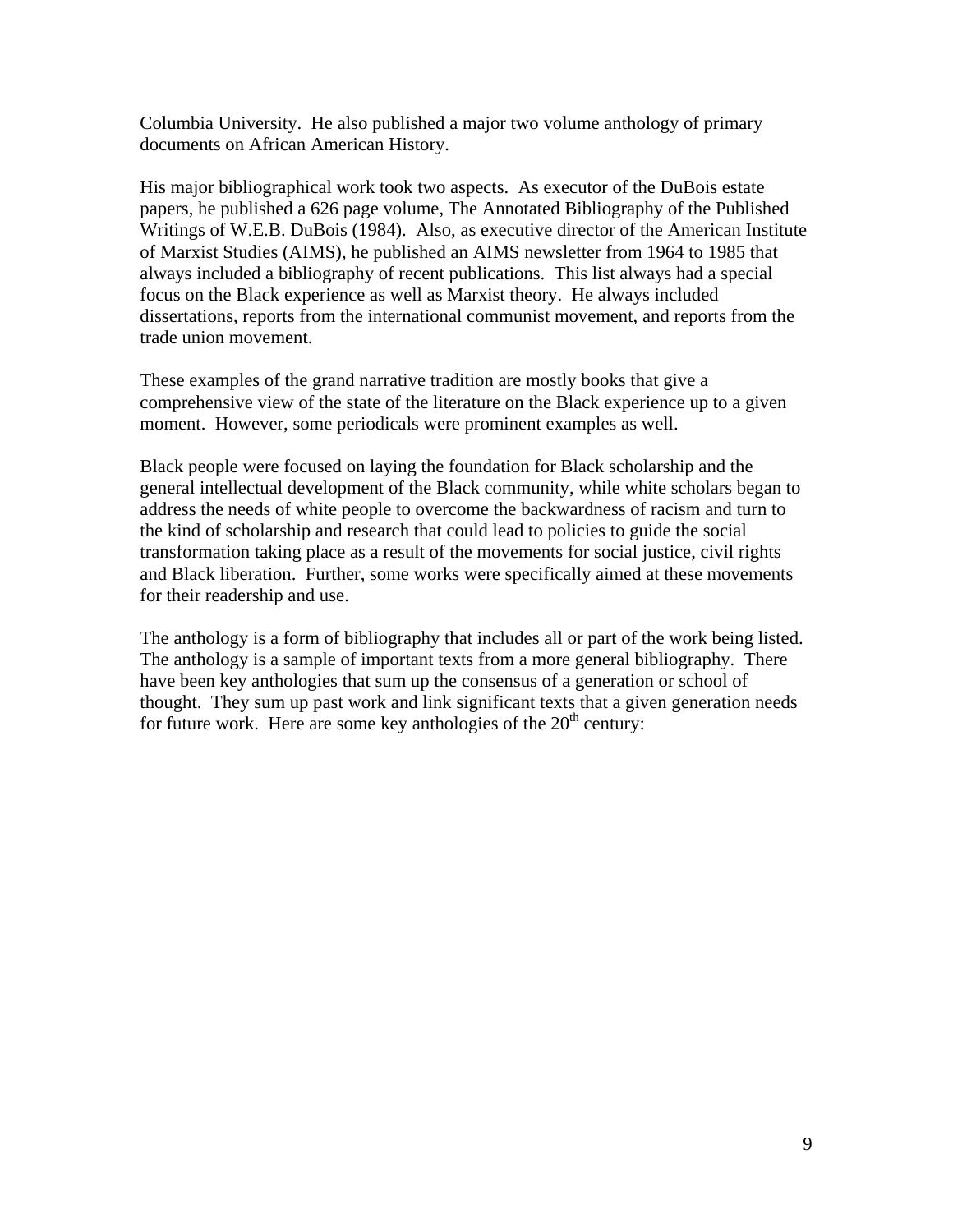| Date Editor(s)                              | <b>Title</b>                                                      |
|---------------------------------------------|-------------------------------------------------------------------|
| 1925 Alain Locke                            | The New Negro                                                     |
| 1929 V. F. Calverton                        | Anthology of American Negro Literature                            |
| 1934 Nancy Cunard                           | The Negro                                                         |
| 1941 Sterling Brown et al                   | The Negro Caravan                                                 |
| 1951 Herbert Aptheker                       | A Documentary History of the Negro                                |
| 1968   Amiri Baraka and Larry Neal          | <b>Black Fire</b>                                                 |
| 1972 Richard Barksdale and Kenneth Kinnamon | Black Writers of America: A Comprehensive Anthology               |
| 1978 Abdul Alkalimat and Ron Bailey         | Introduction to Afro-American Studies ("Intro Blue," two volumes) |
| 1979 Michael Harper and Robert Steptoe      | <b>Chant of Saints</b>                                            |
| 1996 Henry L. Gates and Nellie McKay        | Norton Anthology of African American Literature                   |
| 1996 Molefi Asante and Abu Barry            | African Intellectual Heritage: A Book of Sources                  |
| 2000   Manning Marable and Leith Mullings   | Let Nobody Turn Us Around                                         |

**Table 2. Selected 20th century anthologies of African American writing.** 

The three most recent anthologies are still in print: Gates and McKay, Asante and Barry, and Marable and Mullings. Altogether, these three include 308 writings in a total of 4,167 pages. Only 14 writers appear in all three of these recent anthologies:

- Olaudah Equiano (1745 1797)
- David Walker  $(1795 1830)$
- Maria Stewart  $(1803 1879)$
- Frederick Douglas  $(1818 1895)$
- Frances Harper  $(1825 1911)$
- Booker T Washington  $(1856 1915)$
- Anna J. Cooper  $(1858 1964)$
- Ida B. Wells  $(1862 1931)$
- $\bullet$  W. E. B. Du Bois (1868 1963)
- $\bullet$  James Weldon Johnson (1871 1938)
- Marcus Garvey  $(1887 1940)$
- Malcolm X (1925 1965)
- Martin Luther King  $(1929 1968)$
- Amiri Baraka (1934 )

This is a clear indication that a more inclusive bibliography is needed. I have used all three of these anthologies simultaneously in a senior capstone course in Black Studies at the University of Illinois. By using all three volumes at the same time, the students have a dynamic sampling of Black intellectual production. The main issue here is how an anthology is a sample of a larger more inclusive bibliography. These three each demonstrate critical parts of the whole, but only together do they constitute an adequate sample of the texts that cover the grand historic narrative of the Black Experience. This intellectual tradition covers at least five main intellectual foci: Black liberation theology, Black Nationalism, Pan-Africanism, Black feminism/womanism, and Socialism.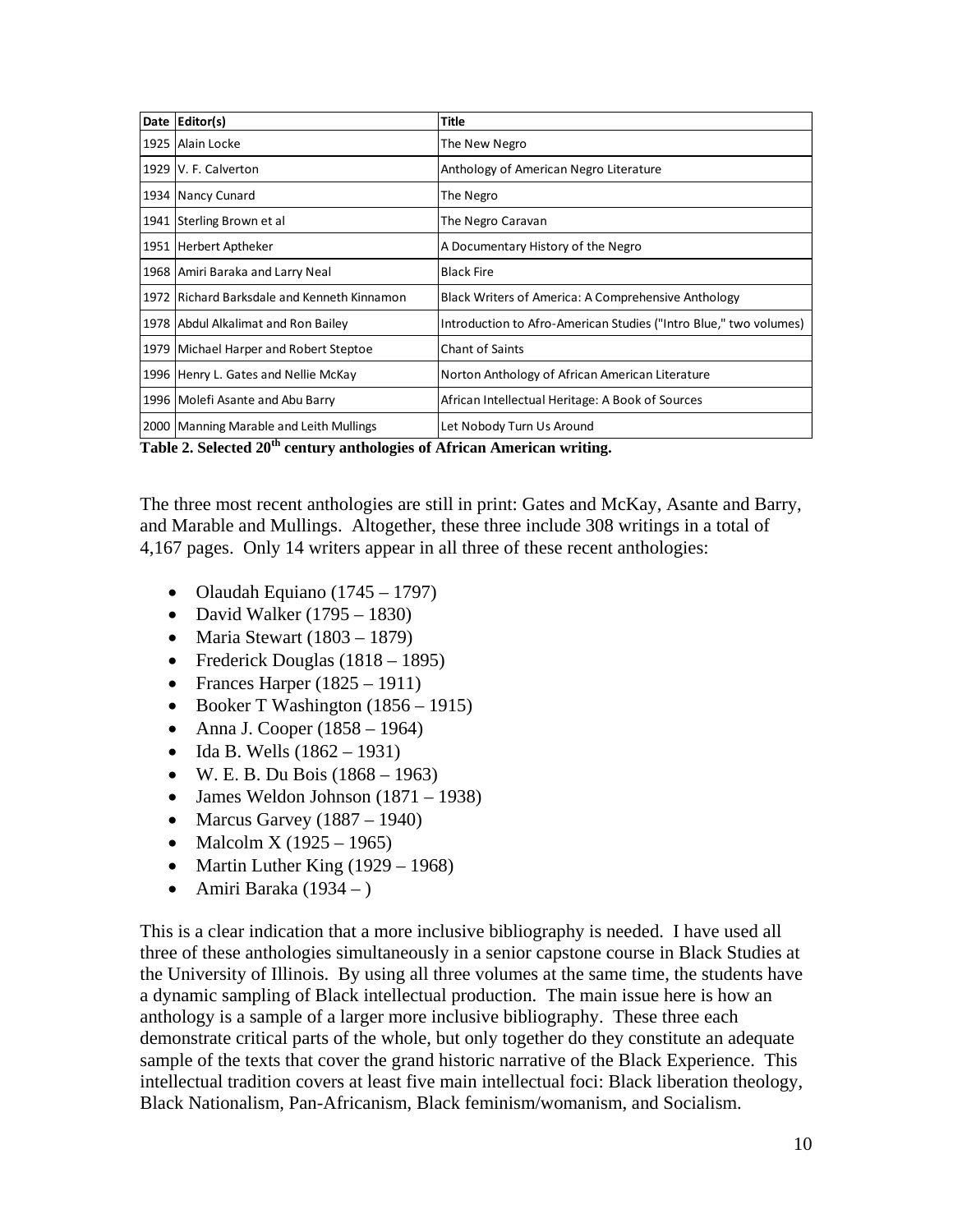These grand narrative bibliographies and anthologies were unique and one time efforts, but Black intellectual production became too prolific and diverse for these books to suffice for the bibliographical references that were needed. We can now turn to the annual process of publications being listed in bibliographies found in the periodical literature.

#### **The Black Intellectual Tradition**

The publishing expression of the Black intellectual tradition becomes stable with the development of key knowledge producing institutions. This begins with the Black newspaper in a popular sense (e.g. Freedoms Journal 1758-1799, and much later The Chicago Defender 1905 – 2003), then gets a major boost with the emergence of schools after the Civil War (Fisk 1866, Howard 1867, Hampton Institute 1868, and Tuskegee 1881.) The historically Black colleges and universities (HBCU) have been key locations for scholarship and publishing as well as library collections, thanks to the efforts of key librarians working in HBCUs before US higher education opened for Black people in the 1960's. Howard University is the leading HBCU with a press, key journals, a major collection of Afro-Americana, and the legacy of Librarian leadership from Dorothy Porter to Thomas Battle. Fisk University has had librarian leadership from Arna Bontemps to Jessie Carney Smith and Ann Allen Shockley. Atlanta University has major collections and legacy of scholarship by DuBois, Horace Mann Bond, Benjamin Mays, and many others.<sup>31</sup>

There have been major public library collections. In New York this has been the Schomburg Collection. As mentioned above, this collection has been documented in bibliographic form by Ernest Kaiser. This major collection has been the national best practice for African American special collections. It is located in New York, the book publishing center of the US, and began with the collection of Arturo Schomburg (1974– 1938, Afro-Puerto Rican), one of the great African American bibliophiles of the  $20<sup>th</sup>$ century. There has been great continuity at the Schomburg, reflected in the tenure of tis directors:

- Arturo Schomburg (1928-1938)
- Lawrence Reddick (1939-1948)
- Dorothy Williams (1948)
- Jean Blackwell Hutson (1948-1980)
- Wendell L. Wray (1981-1983)
- Catherine Hooker (1983-1984)
- Howard Dodson (1984-2011)
- Khalil Gibran Muhammad (2011-present)

Finally, what has helped keep Schomburg in the national picture is that it is located in Harlem, one of the most important Black communities in the world, and a destination for intellectuals from all over the African Diaspora.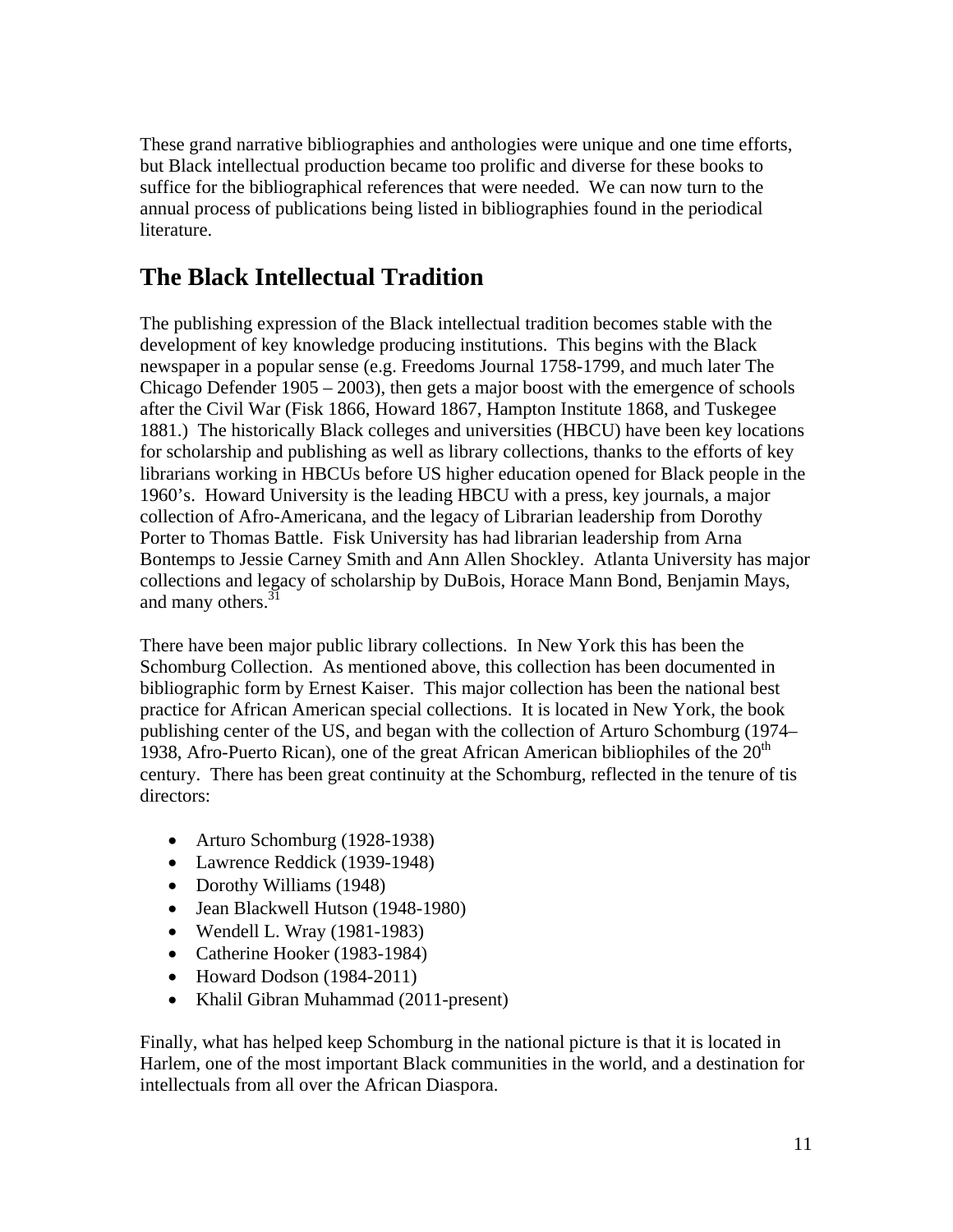The main public library special collection in Chicago is the Vivian Harsh Collection. Vivian harsh was the first African American head of a branch library and she initiated this special collection of works by and about Blacks, including the WPA papers on Chicago. This collection is now located in the Carter G Woodson Regional Library on Chicago's south side. A research project is now working in Chicago to identify all of the African American collections and archives located there. This project is called "Mapping the Stacks," $^{32}$  and is now being extended to create about 75 new finding aids. $^{33}$  The Vivian harsh holdings have been documented in a 4 volume reproduction of the card catalogue edited by Donald Joyce (1935-2001).1976). Today it is being administered by Robert Miller and Michael Flug. The more recent collections at Vivian Harsh can be found online.<sup>34</sup>

Some librarians have moved past compiling bibliographies of others to be actively engaged in publishing. Joyce points out three major examples of this.<sup>35</sup> Doris Saunders (Chicago) was a librarian at John Publications and while there she led the establishment of their book publishing division, including the great historical work by Lerone Bennett, a senior editor of Ebony magazine. Dudley Randal (Detroit, 1914-2000) was a librarian poet. His active involvement in the Black Arts Movement led him to found a press to publish himself and his peers, Broadside Press. W. Paul Coates (Washington DC), a librarian formerly based at Howard University, created Black Classics Press. These librarians were creating both bibliographies as well as texts that needed to be added to all bibliographies.

The main inter-textuality across the generations of Black intellectual history can be traced through the annual index and footnotes of key periodicals. This creates a bibliographical challenge. These articles being published on a monthly and quarterly basis are connected in direct ways (eg footnotes and bibliography) and indirect ways (eg language use and questions addressed). This inter-textuality can be understood as having three forms – agreement, disagreement, and additive to fill a silence.

The librarians at Hallie Q. Brown Memorial Library at Central State University (Wilberforce, Ohio) published the Index to Periodicals by and about Negroes starting in 1950. By the  $17<sup>th</sup>$  edition in 1966 the Brown librarians were joined by the staff of the Schomburg when each indexed 20 journals. After this a 1980 annual by Brown librarians included over 3,000 articles from 25 periodicals. They reported being very up to date with their technology: "The compilation (1980) was facilitated by the utilization of computer technology."36

The journal literature is the basis for the inter-textuality that represents the fabric of an intellectual tradition, anchoring it in each case in the threads of academic scholarship. Each generation responds to the previous ones and charts a path to a new future, and each future creates a new past. The run of a major journal is an intellectual relay race through history.

The major mainstream (white) institutions were not democratically inclusive of Black authors so conventional library reference tools are not adequate to be the sole basis for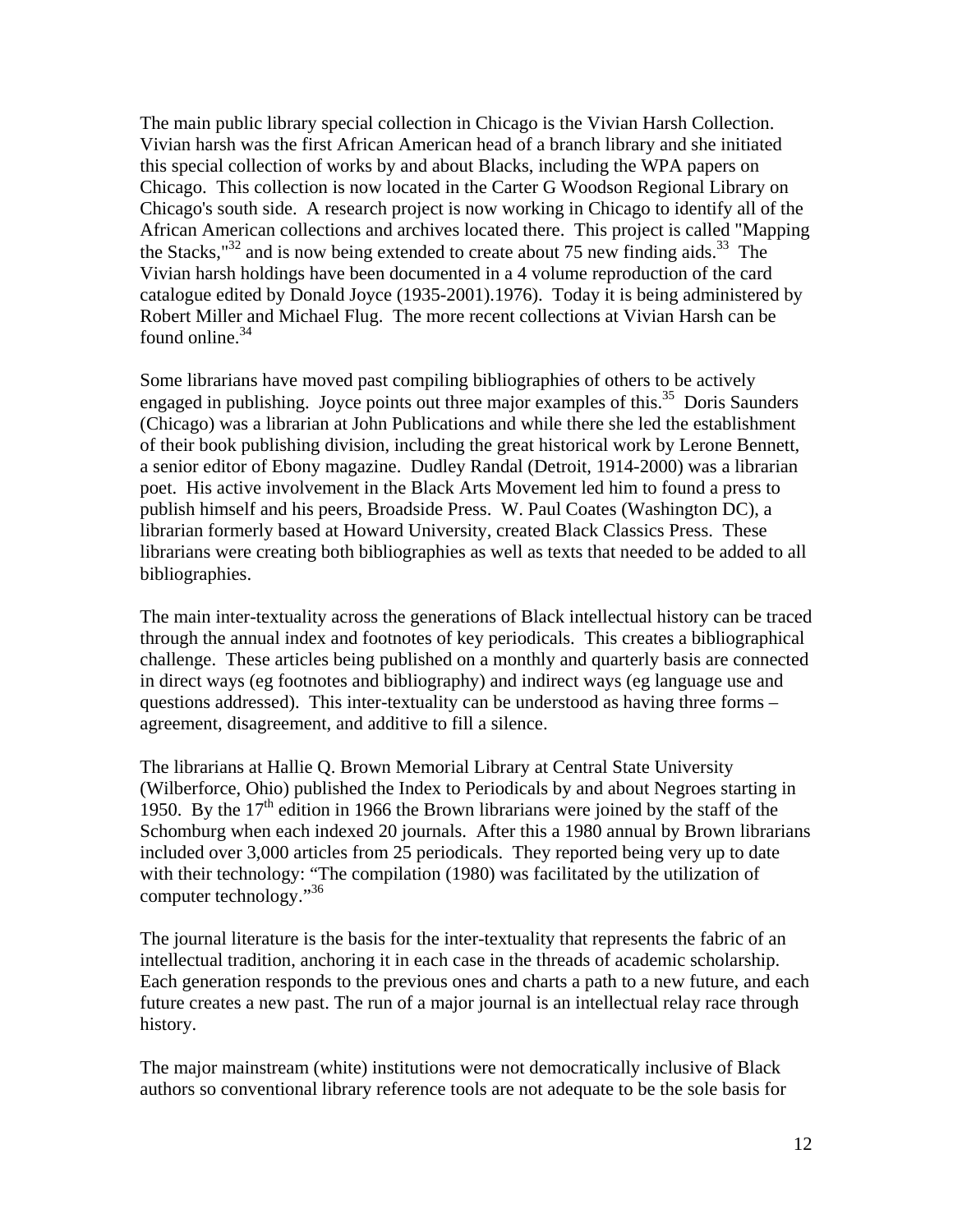bibliographical work on the Black experience. In order to map Black intellectual production one must focus on the primary sources of African American periodicals.

| <b>Series</b>                                                  | Main bibliographer                                                                                                     |   |                                          |          |                     |                                 |      |       | 1900s 1910s 1920s 1930s 1940s 1950s 1960s 1970s 1980s 1990s 2000s 2010s |             |                |   |                |
|----------------------------------------------------------------|------------------------------------------------------------------------------------------------------------------------|---|------------------------------------------|----------|---------------------|---------------------------------|------|-------|-------------------------------------------------------------------------|-------------|----------------|---|----------------|
| Negro Year Book                                                | Monroe Work                                                                                                            |   | 1912,<br>1913,<br>1914,<br>1916,<br>1919 | 1925     | 1922, 1931,<br>1937 |                                 |      |       |                                                                         |             |                |   |                |
| Opportunity                                                    | Alain Locke                                                                                                            |   |                                          | $1923 -$ |                     | 1949                            |      |       |                                                                         |             |                |   |                |
| *Crisis                                                        | Arthur Spingarn                                                                                                        |   |                                          |          | 1936                |                                 |      | 1966  |                                                                         |             |                |   |                |
| The Negro Handbook Florence Murray                             |                                                                                                                        |   |                                          |          |                     | 1942,<br>1944,<br>1946,<br>1949 |      |       |                                                                         |             |                |   |                |
| *Negro Digest/Black<br>World                                   | John Johnson, Hoyt Fuller                                                                                              |   |                                          |          |                     | 1943                            |      |       | 1976                                                                    |             |                |   |                |
| Index to Periodical<br>Articles By and About<br><b>Negroes</b> | Librarians at Hallie Q Brown<br>Memorial Library, Central State<br>University Library (Ohio),<br>continued by G K Hall |   |                                          |          |                     |                                 | 1950 |       |                                                                         |             | 1998           |   |                |
| Freedomways                                                    | Ernest Kaiser                                                                                                          |   |                                          |          |                     |                                 |      | 1961  |                                                                         | 1985        |                |   |                |
| Integrated Education   Meyer Weinberg                          |                                                                                                                        |   |                                          |          |                     |                                 |      | 1963- |                                                                         | 1984        |                |   |                |
| <b>AIMS Newsletter</b>                                         | Herbert Aptheker                                                                                                       |   |                                          |          |                     |                                 |      | 1964  |                                                                         | 1985        |                |   |                |
| <b>Black Book Bulletin</b>                                     | Haki Madhubuti                                                                                                         |   |                                          |          |                     |                                 |      |       | 1971 - 1981                                                             |             |                |   |                |
| *Afro-Scholar                                                  | <b>Abdul Alkalimat</b>                                                                                                 |   |                                          |          |                     |                                 |      |       |                                                                         | 1983 - 1991 |                |   |                |
| Journal of Blacks in<br><b>Higher Education</b>                | <b>Theodore Cross</b>                                                                                                  |   |                                          |          |                     |                                 |      |       |                                                                         |             | 1993-          |   | now            |
| *H-Afro-Am                                                     | <b>Abdul Alkalimat</b>                                                                                                 |   |                                          |          |                     |                                 |      |       |                                                                         |             | 1998           |   | now            |
| Number of series in each decade                                |                                                                                                                        | 0 | 1                                        | 2        | 3                   | 4                               | 3    | 6     | 6                                                                       | 6           | $\overline{4}$ | 2 | $\overline{2}$ |

**Table 3. African American bibliographical survey 1912 - 2012. Asterisk indicates that the series is available online.** 

The life blood of African American Studies as an academic discipline is the content of the peer reviewed journal articles that flow through the professional journals containing method, research and theory. This makes up the relevant professional literature of record. The critical factor is that these articles are peer reviewed, meaning they are judged to be of a high scholarly value by unknown peers without letting personal subjectivity guide the decision to publish. Personal ties are trumped by professional standards. The selfgovernance of every profession is in part based on this blind peer review process that manages the production and distribution of that discipline's scholarship, thus constituting official knowledge.

However, in the case of Black intellectual history the racist exclusion of their scholarship forced Black intellectuals to maintain their own knowledge networks of production. The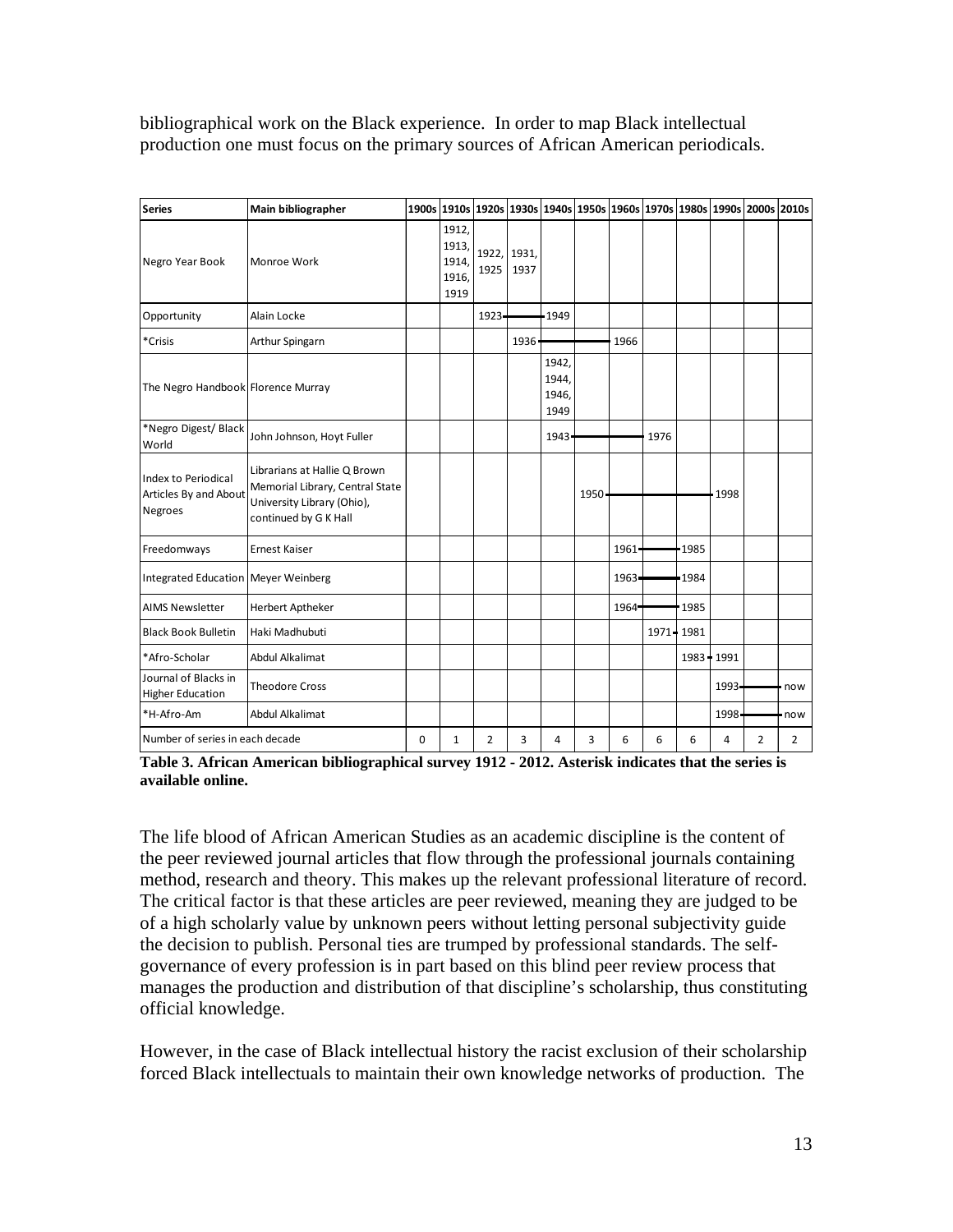HBCUs and the Black freedom Movement have maintained this track record of Black intellectual production.

The history of bibliographical work begins with Monroe Work at Tuskegee in 1912 - 1937. He published nine Negro Year Books. They included a total listing of all books and articles published that year in the context of a volume that summed up an encyclopedic scope of information on Black people in that year.. Following Work's lead, bibliographical stewardship was taken up by Howard University Professor of Philosophy and Rhodes Scholar Alain Locke, 1923 - 1949. He wrote an annual summary of Black authors for Opportunity Magazine, the journal of the National Urban league. The NAACP magazine Crisis carried an annual column covering African American book publications from 1936 – 1966 written by Arthur Spingarn, NAACP President from 1940 to 1965. Of course for bibliographical reference it was also possible to follow the book reviews regularly published in the Journal of Negro History and The Journal of Negro Education (Howard), Phylon (Atlanta University) and The Southern Workman (Hampton) for material before World War II.

At least two book length bibliographies have been published that focus on the writings contained in a single journal, one by Clovis Semmes on Negro Digest and one by Meyer Weinberg on Integrated Education.<sup>37</sup>

The Black Power Movement stimulated a great increase in intellectual production in almost every way. It was a call for an autonomous Black agency to build an alternative literature to mainstream ideas.<sup>38</sup> This increase led to the grand narrative being continued as it disaggregated into topical foci. The most productive bibliographer has been Lenwood Davis. He has completed over 20 book length topical bibliographies beginning in 1974. Particularly good work has been done by Joyce (1986, 1991), Stevenson (1988), Redmond (1976), and Williams (1970).

An important feature of the Black Power movement was that it was a new beginning. New thinking was being published in old journals, and more importantly in new journals as well. The editorial work of Hoyt Fuller at Johnson Publishing Company of Chicago is a good example of this history. After initially working at Ebony (1954-1957) he returned as editor of Negro Digest in 1961. He transformed this monthly into the premiere journal of the new militant voices of the 1960's, e.g., in October 1966 he published a symposium on "The Fed-up Generation Talks about Negro Rights and the American Future."<sup>39</sup> This included essays by Stokely Carmichael (aka Kwame Ture), Julian Bond, Larry Neal, Rolland Snellings (aka Askia Muhammad Ture), Ed Bullins, Charlie Cobb and the author of this essay, Gerald McWorter (aka Abdul Alkalimat). By 1970 the journal's name was changed from Negro Digest to the Black World reflecting Fuller's full commitment to the Black Power movement's global perspective.<sup>40</sup> He also published a special issue of Negro Digest/Black World every year that contained an annual review of books published that year, as well as special issues on poetry and theatre.

Another key bibliographical source was developed in the first texts written for the introduction course in African American Studies. As these texts seek to present a general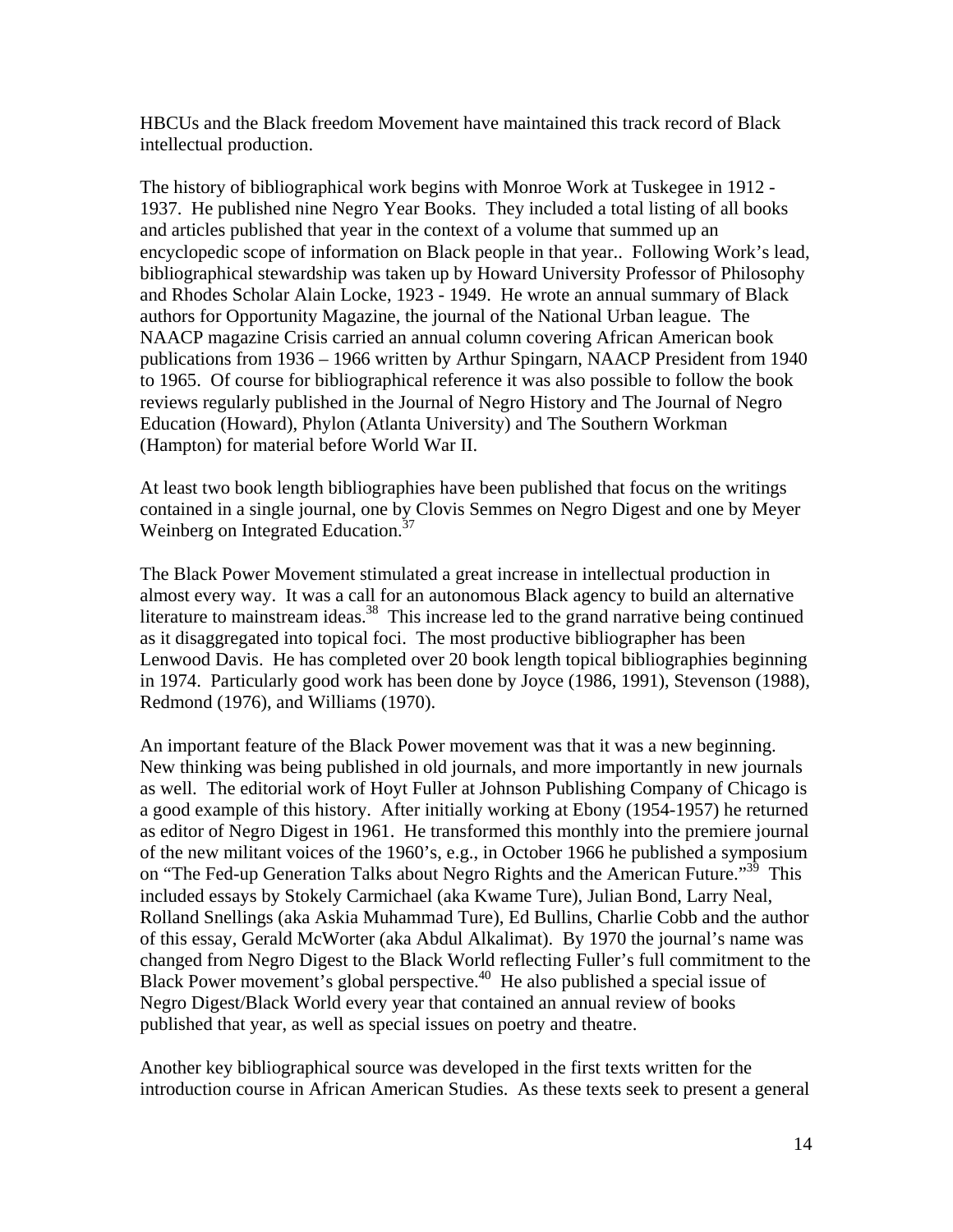survey of all aspects of the Black experience their bibliographies tended to be constructed in the genre of the grand narrative bibliography. They key ones are Alkalimat and Associates (1986), Karenga (1993), Anderson and Stewart (2007).

Some have continued the global outreach for bibliography in many languages started by DuBois, Work, and Woodson. Good examples of this are Kinnanom on Richard Wright (1988), Orlando Patterson on slavery (1985), and Alkalimat on Malcolm X (2011).<sup>41</sup>

In sum, Black intellectual history has consisted of written texts that have been codified into bibliographical listings over the last century. This has been through the agency of Black intellectuals themselves, especially librarians, journal editors, and serious scholars. The grand narrative is fundamentally about the movement over time for freedom, justice, and equality. The diversity of this literature has been as creatively innovative as African American music. However, we have yet to aggregate these texts to find the agreements, disagreements, and silences on all the major issues and topics. The next stage of studying bibliography is part of the information revolution because of the impact of digital technology.

### **Bibliography as digital database**

The information revolution based on digital technology has created a paradigm shift in the storage and accessibility of texts.<sup>42</sup> The limited frozen hard copy is being replaced by an electronic system of digital formats, especially the dynamic database. This changes bibliography in fundamental ways. We now have the ability to upload and access new references in real time, and collect and organize them over time as we choose. Every text is not yet digitized but all educational institutions, libraries and publishers are heading in that direction, so bibliography is being married to digital access to full texts.

The first form of this was the webliography--a listing of annotated websites on a particular subject. My own book "*The African American Experience in Cyberspace* (2004) is a 294 page hard copy text about digital resources. As a webliography—an annotated list of websites about a particular topic—it was one of many such early guides to the Internet. As such it complemented the bibliography in Alkalimat and Associates' *Introduction to African American Studies* textbook.43 *The African American Experience in Cyberspace* is the reinvention of the grand narrative bibliography in the digital age.

Several people led the way in building online webliographies on the African American experience and literature. First, there was the vanguard work of Art McGee. McGee was a real pioneer:

Around 1980 I started compiling a directory. Around 1985, I started to compile a directory of sites that were run by African Americans and African people. I called it the Pan African Resource Guide. It started out as a personal resource. I stopped doing that in 1995 when search engines became more prominent.<sup>44</sup>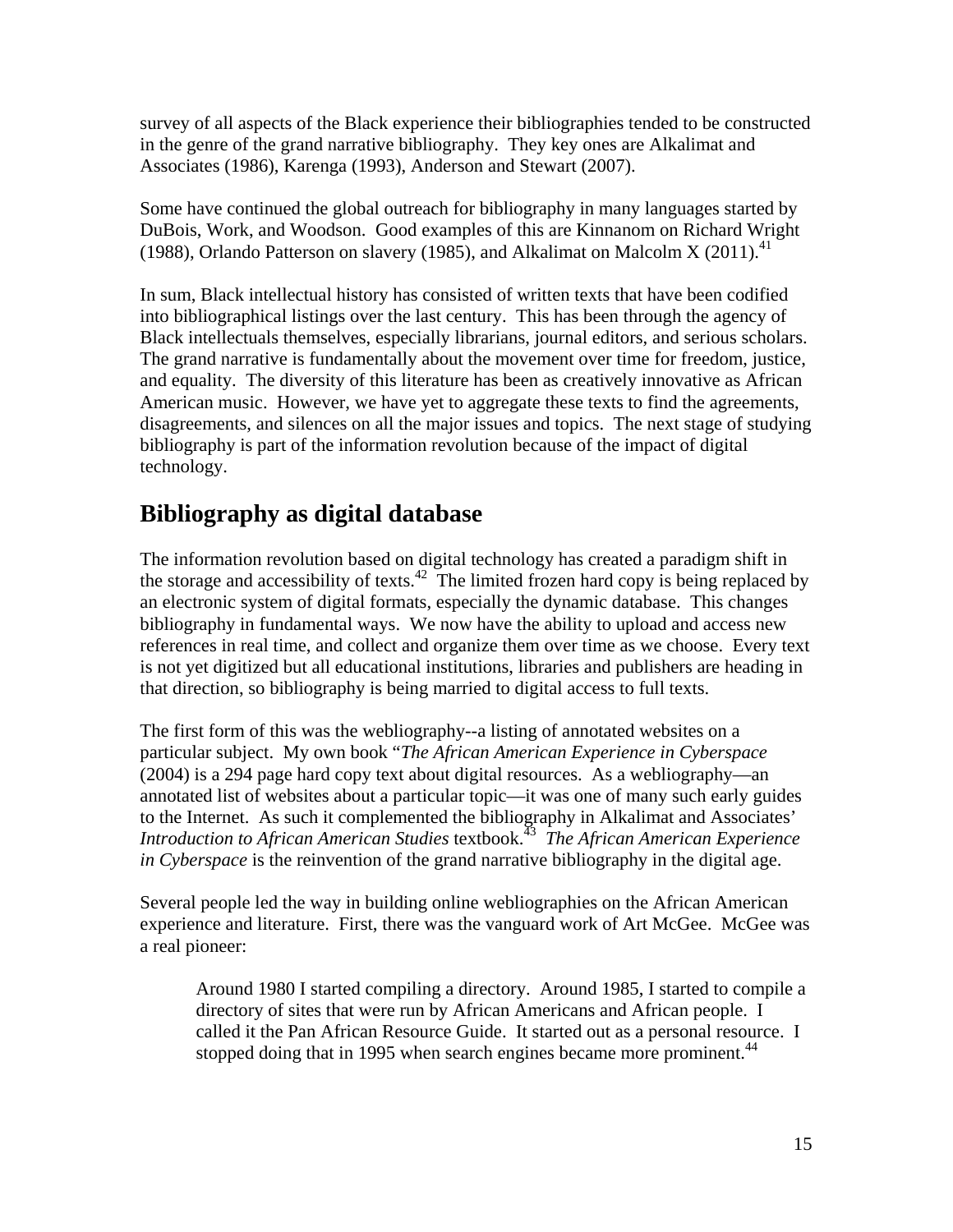The second major digital webliography was created by Black graduate students at Georgia Technology University who created a site "The Universal Black Pages" (1996).<sup>45</sup> The Universal Black Pages was a campus based project:

The primary purpose of the UBP is to maintain a comprehensive listing of African-diaspora-related Web pages at a central site… A secondary purpose of the UBP is to encourage development of categories and topics which are not currently available. The UBP facilitates this development by serving as a resource by which one can avoid duplication of effort…The UBP was conceived and created by Alou Macalou and Larry Ward, two members of Georgia Tech's Black Graduate Student Association's (BGSA) Information Resources and Technology committee.

Ali Dinar at the University of Pennsylvania has archived both of these path breaking sites $46$  as well as maintaining his own webliography, one of the most comprehensive in African Studies.

An important scholar investigating bibliographical issues in Black Studies in the digital age is Tom Weissinger. He has produced key articles on African American Studies reference books (1994), Black Studies on the world wide web (1999), Black Power movement book publishing (2007), and on core journals in Black Studies (2010). Further, like many leading librarians he continues to produce bibliographies that serve the University of Illinois researchers and the Black Studies teaching faculty.<sup>47</sup>

Black Studies academic programs and subject specialists in academic libraries have also been active in creating both webliographies and online bibliographies. Some of the outstanding examples include:

- The African American Studies Librarians Section of the Association of College and Research Libraries (http://afasacrl.wordpress.com/publications-andresources/blackstudies/)
- Carleton College (http://apps.carleton.edu/curricular/afam/resources/)
- Howard University (http://www.howard.edu/library/assist/guides/Afroam.htm)
- Michigan State University (http://libguides.lib.msu.edu/africanamericans)
- University of California Santa Barbara (http://guides.library.ucsb.edu/blackstudies)
- University of Pennsylvania (http://www.africa.upenn.edu/K-12/menu\_EduAFAM.html) Yale University (http://www.yale.edu/glc/info/links.html)
- Margaret Vail Anderson's "Digital Librarian: a librarian's choice of the best of the Web" (http://www.digital-librarian.com/africanamerican.html)

Complementing these is a tutorial on accessing materials in cyberspace: "Information Competence for the Field of Black Studies"

(http://www.csulb.edu/~ttravis/IC/index.htm). This tutorial was developed by Susan Luévano, Tiffini Travis and Eileen Wakiji, librarians at California State University.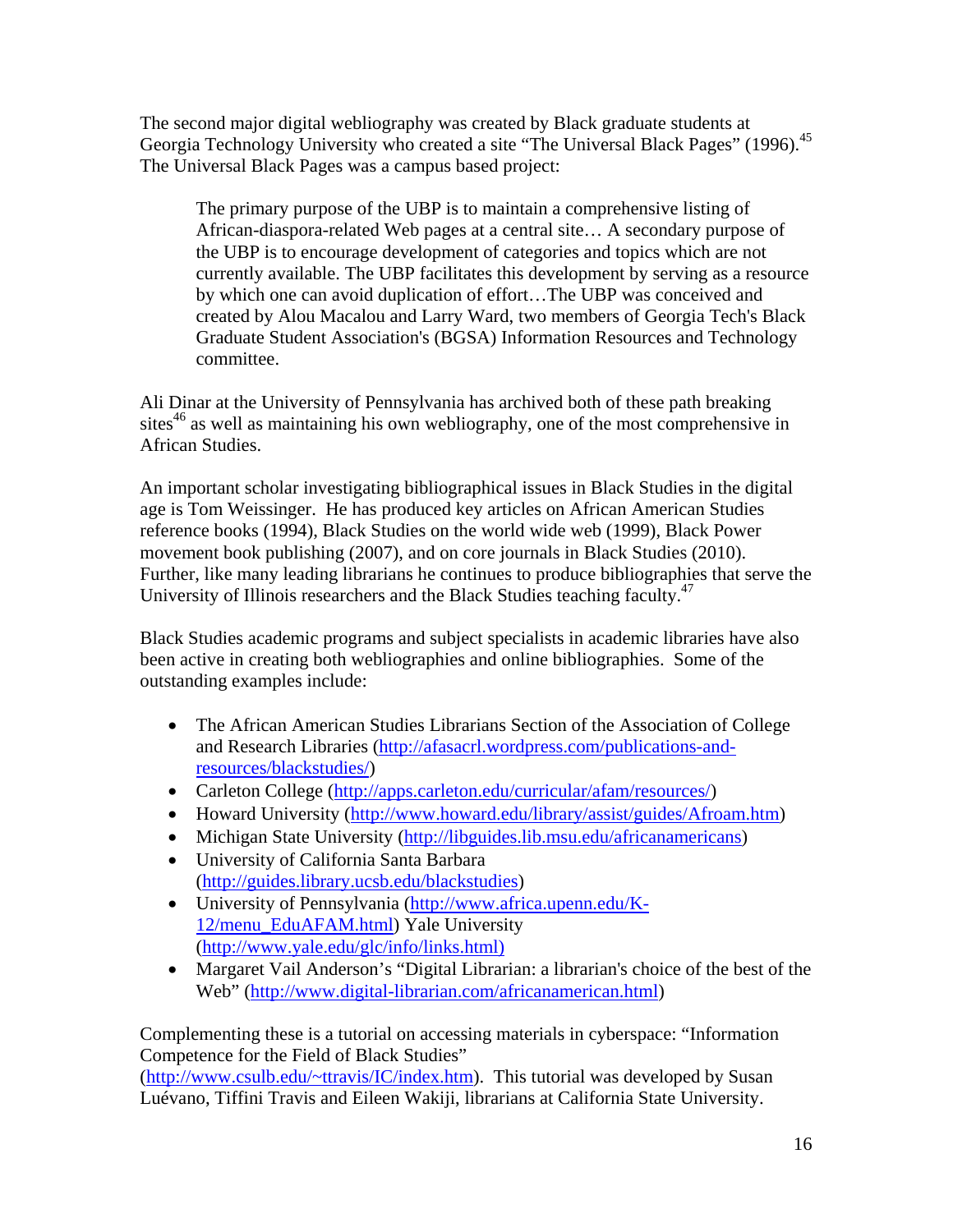Across the country many libraries have a link to "ask a librarian," and this service is a dynamic way to get bibliographical references, especially related to their local institutions. Librarians continue to be the main source of African American bibliography in the digital age.

The dynamic database is the reinvention of the bibliographical genre to access both citations and full texts of books and articles. Some of these are public and others are aimed for academic use or for subscribers only.. The overall leader in digital resources is Google, as they are generally the most used source for bibliographical information, both for citations and full text. Google is the main choice when people need a general search engine.<sup>48</sup> For one week in October 2012, this was the global search engine market share reported by netmarketshare.com:<sup>49</sup>

- Google 86%
- Yahoo 7%
- Baidu (a commercial search engine in China) 4%
- $\bullet$  Bing 2%
- $\bullet$  Ask 1%
- AOL less than 1%

A more specialize Google option is Google Scholar.<sup>50</sup> This service allows you to access articles and books based on author and key word search for citation information, but also in some cases full text of an article is available, usually only if it is on the web as public access. Another major Google service is the Google Books.<sup>51</sup> This is a service providing full text of books based on the cooperation of several major libraries who agreed to let Google digitize books in their collection that were not under copyright.<sup>52</sup> A critical concern is what will be the impact of mainly digitizing books from the  $19<sup>th</sup>$  century and before. We know that "racist false knowledge" was normative in the mainstream, so unless there is an active effort to digitize African American special collections the refutation of this misinformation will be absent, hence more legitimacy for racism. This is a serious concern for information professionals, as the resurrection of an immoral and unscientific past will do more harm than good.

From a more general perspective we can best understand the full menu of digital tools for bibliography and full text retrieval by a four-fold table as in table 4. Of course we begin with the distinction between citation and full text. We summarize another distinction that combines level of specialization and technical knowledge with whether it costs and limited to institutional level subscriptions.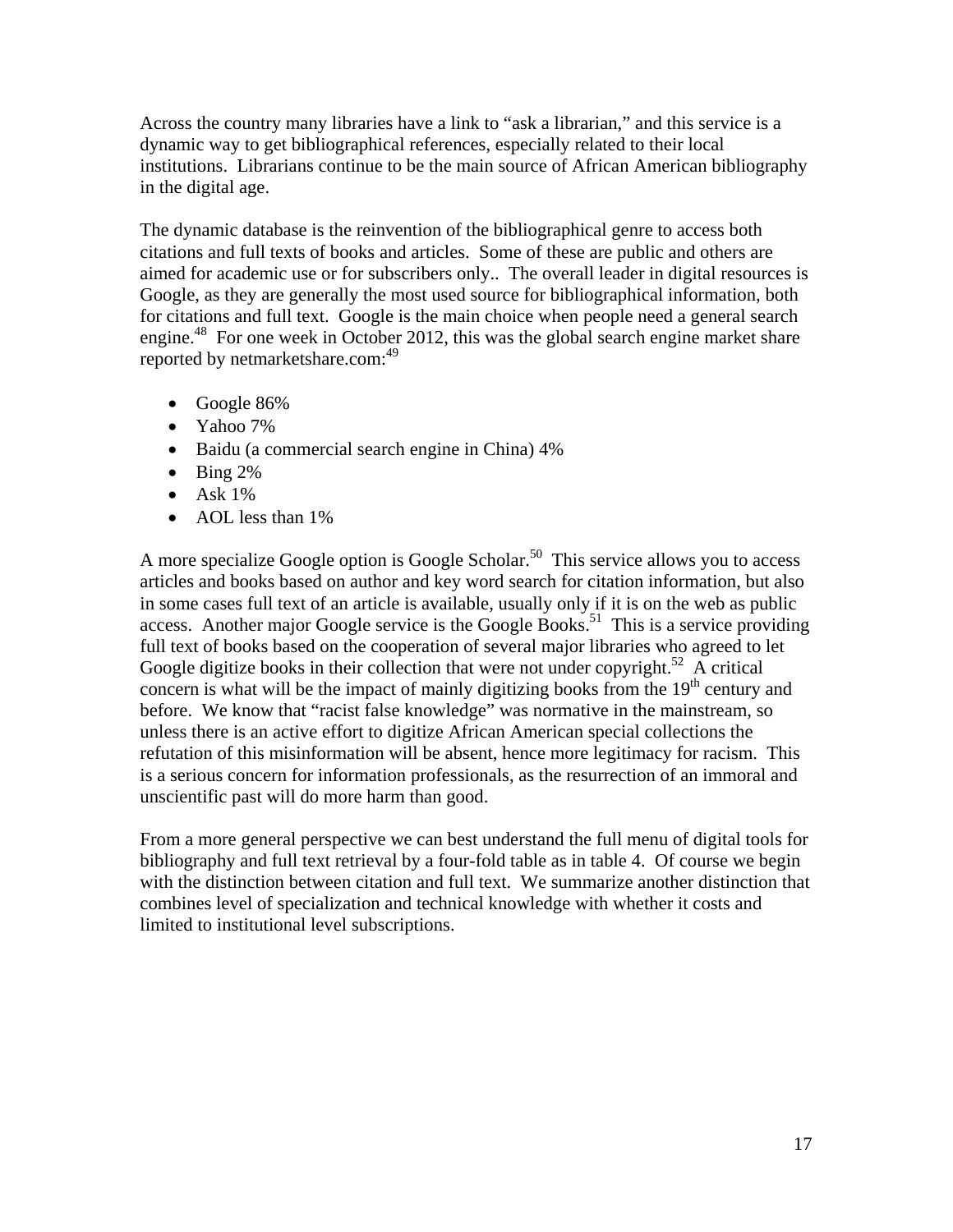|          | <b>Citations</b>                                                                                        | <b>Full text</b>          |
|----------|---------------------------------------------------------------------------------------------------------|---------------------------|
| Academic | WorldCat,<br>Academic library online<br>catalogs,<br>H-Afro-Am                                          | JSTOR,<br><b>ProQuest</b> |
| Popular  | Search engines,<br>Library of Congress online,<br>Public library online catalogs,<br>Online booksellers | <b>Project Gutenberg</b>  |



Project Gutenberg is a global project in which volunteers digitize books for sharing with others for free. It started in 1991 when Michael Hart typed in the Declaration of Independence as an undergrad at the University of Illinois. Now, 21 years later there are 40,000 books in the data base with a global audience. Dorothy Porter's 1970 bibliography is available in Project Gutenberg. $53$ 

Project Gutenberg's approach is summed up in this excerpt from a manifesto written by Michael Hart and Gregory Newby:

"The only barrier that Project Gutenberg seeks to maintain is the one that keeps notions such as dogmatism, perfectionism, elitism, format restrictions, content restrictions and so forth from restricting the freedom of people to create, read and distribute the eBooks they are interested in. This leads to a one of the Project Gutenberg mottos: "Break Down the Bars of Ignorance and Illiteracy."<sup>54</sup>

At the academic level there are two basic ways to use digital tools to get citations of African American texts: seeking information from the library or librarian, or asking a scholar. The two best library sources are Worldcat<sup>55</sup> and the Library of Congress.<sup>5</sup> Worldcat is a project that enables the public to search the catalogs of more than 10,000 libraries worldwide, which is a growing collection of more than 1.5 billion items. It shows you the nearest library with the item you seek, and it links to online materials and services at your chosen library. The Library of Congress has been making digital collections on historical and cultural subjects in its collection; these collections are free online. A great many libraries offer "Ask a Librarian" services where you can get professional help via phone, chat, or email as well as in person.

In addition to libraries and library staff, a very effective way to get bibliographical information about African American topics is to ask the network of scholars who subscribe to the H-Afro-Am listserv.<sup>57</sup> When a query is posted to H-Afro-Am over 3500 people read it and are potential responders either on the list or privately. All of the posts have been archived since the list started in 1998.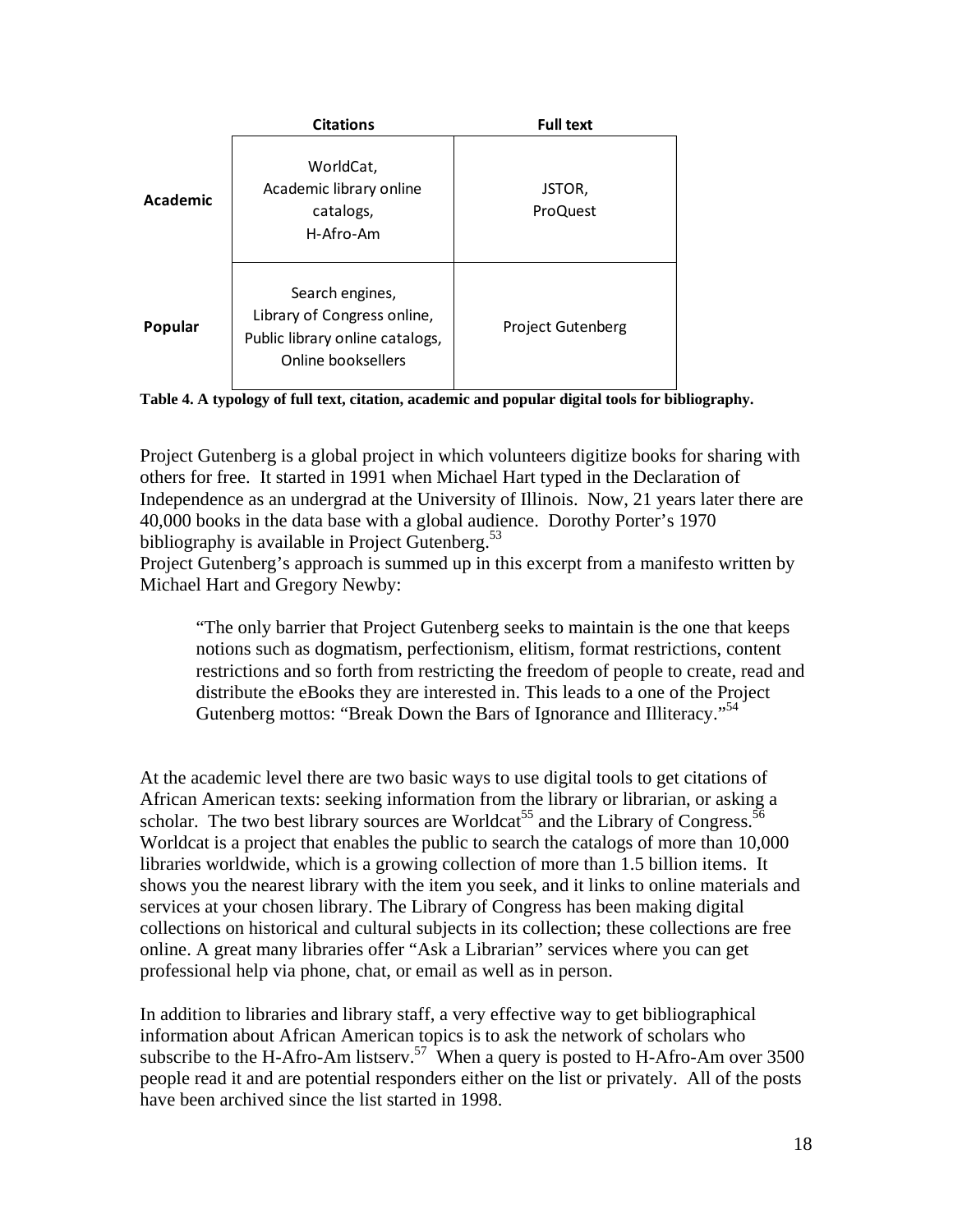For full text retrieval, the primary distinction is between those that are available to anyone browsing the internet, and those that are limited to institutions and individuals who have paid the subscription fee. Most of the institutions that pay are universities, colleges and larger libraries; but even then, you may find your organization doesn't get a particular journal or is missing the year you want to explore.

Two important providers of full text access are JSTOR and ProQuest.

JSTOR began as a digital archive, digitizing entire runs of print journals and has recently expanded as it was merged with another. They popularized the "moving wall" practice of providing journal articles that are not current. Some journals do permit JSTOR to provide issues as soon as they are published. Institutions can subscribe to different journals and different years.behind a In most cases you can get journal articles that are more than 3-5 years old. , and in many cases they continue to provide you with issues up to . African American Studies journals are one of many disciplines they cover. It is available for faculty, staff and students of institutions that subscribe, or to people browsing on machines that are physically at the institution that subscribes. JSTOR includes 13 Black Studies journals.58 Their strength is the older journals (The Journal of Negro History 1916-2001, The Journal of Negro Education 1932-2008, and Phylon 1940- 2002).

JSTOR is expanding its activities and what gives it a more central role in our field is its decision to publish the new ASALH journal FIRE! FIRE! is the first African American Studies journal born digital. and welcoming they encourage articles that include files of many different formats: video, audio, and so on. . Partly as a result of this initiative, a new digital divide has opened up in Black Studies, the cyber-scholars versus the analogscholars. The stage is set for the next transformation.

ProQuest,<sup>59</sup> based in Ann Arbor, Michigan, offers online journal access and has also aggressively taken the lead in proprietary databases covering the African American experience:

- International Index to Black Periodicals (full text of over 40 publications)<sup>60</sup>
- Black newspapers (9)
- Full text journals (one or more issues of 144 publications)
- History Makers (100+ oral history biographies)
- Biographical Database (30,000 people)
- Black Abolitionist Papers 1830-1865 (15,000 documents, 300 people)
- Black Literature Database (70,000 items)

It is helpful that this material is now digital, but digital-by-subscription-only means that only some people can access these collections.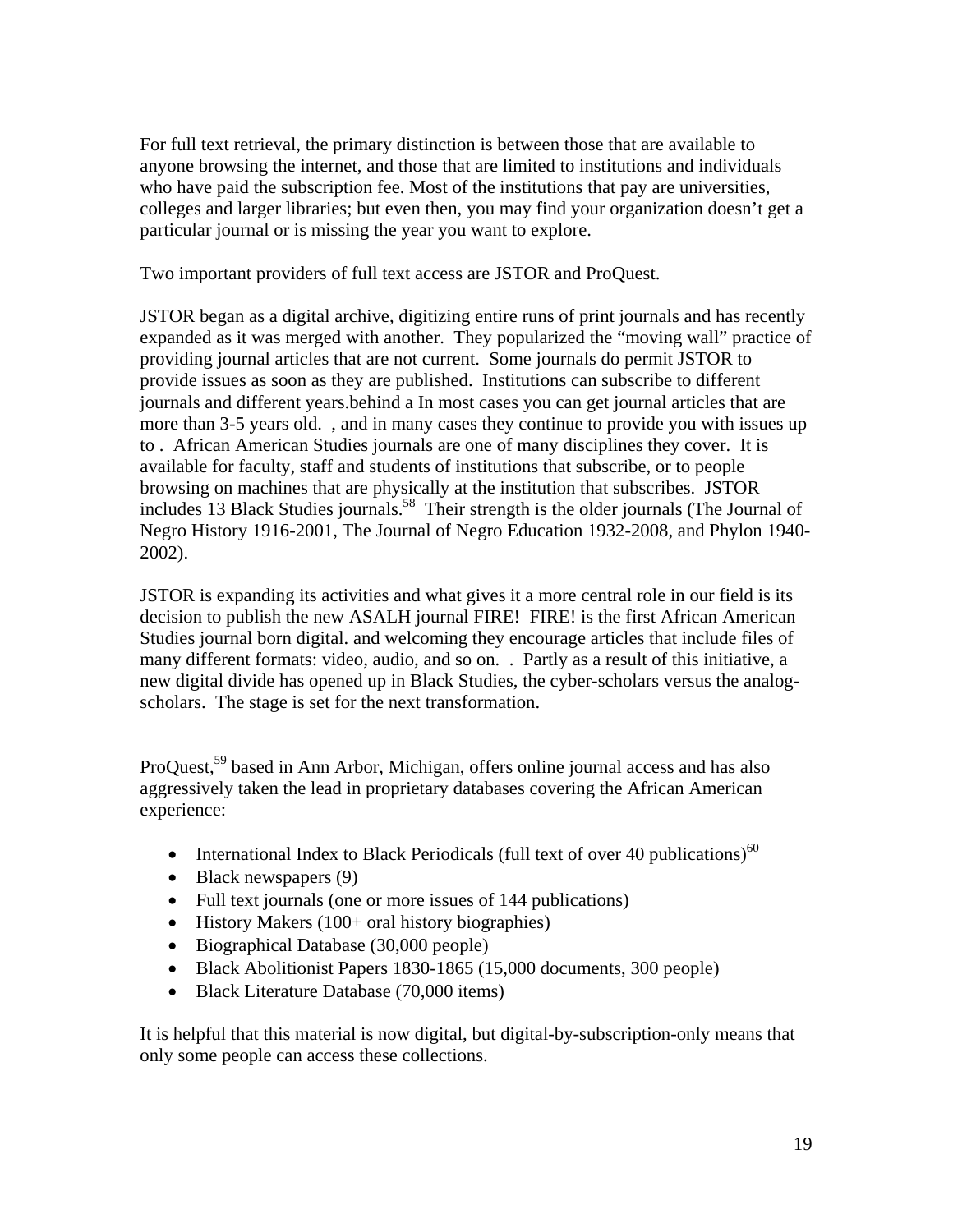Our 2008 study of the journals in the field of Black Studies identified 31 journals that define the scholarly literature.<sup>61</sup> As of October 2012, JSTOR offers full text to 8 of these and 6 more, including the new FIRE! ProQuest offers full text to five of these and citations or abstract to two. More than half of the 37 journals identified as African American Studies are not included in either these two databases. So Black intellectual history cannot be left to mainstream or market investment decisions, but rather depends on the agency of Black intellectuals and Black social institutions. We need the change that produces social justice before the publishing market will align itself to serve the needs of African American Studies. The Black Liberation Movement and Black Studies have pushed it this far. Will it take another movement to go as far as we need to go?

Another important feature of the digital bibliography is the related software that facilitates managing citation information and even the downloadable items themselves. The most widely used tools are Zotero<sup>62</sup>, RefWorks<sup>63</sup>, and EndNote.<sup>64</sup> Zotero is open source and is supported by several thousand volunteer programmers who maintain and improve it. It was developed by academics for academics in the spirit of free culture.<sup>65</sup>

#### **Summary**

The bibliography as a genre of intellectual production has had a history for as long as texts have been collected and preserved. The bibliography is part of the fundamental architecture of knowledge in every language, and in every subject written about. We have demonstrated that the bibliography has been central to Black intellectual history. We have shown that this bibliographical literature has been produced by Black intellectuals, especially librarians, but also white scholars and movement activists.

One finding is that a bibliographical record of scholarship on the African American experience does exist. Further it began as a product of Black librarians and HBCU's. Black Studies has been a major aspect of this history. Now the market of ideas created by digital technology includes major commercial products like JSTOR, ProQuest, as well as mixed forms like Google and new library services like WorldCat. Black autonomy still exists in Black Studies via listservs and digital libraries.

Another finding is that these bibliographies make up three types: the grand narrative of the Black historical record, the academic mainstream, and the movement for social justice. One of the challenges facing bibliographical practice is the aggregation of these bibliographies into one major data base that can become inclusive of all academic scholarship.

Finally it is clear that while the mainstream is more useful now than it has ever been for accessing the bibliographical record of African American Studies, that Black people have the responsibility to continue being the primary agents for creating the bibliographical record.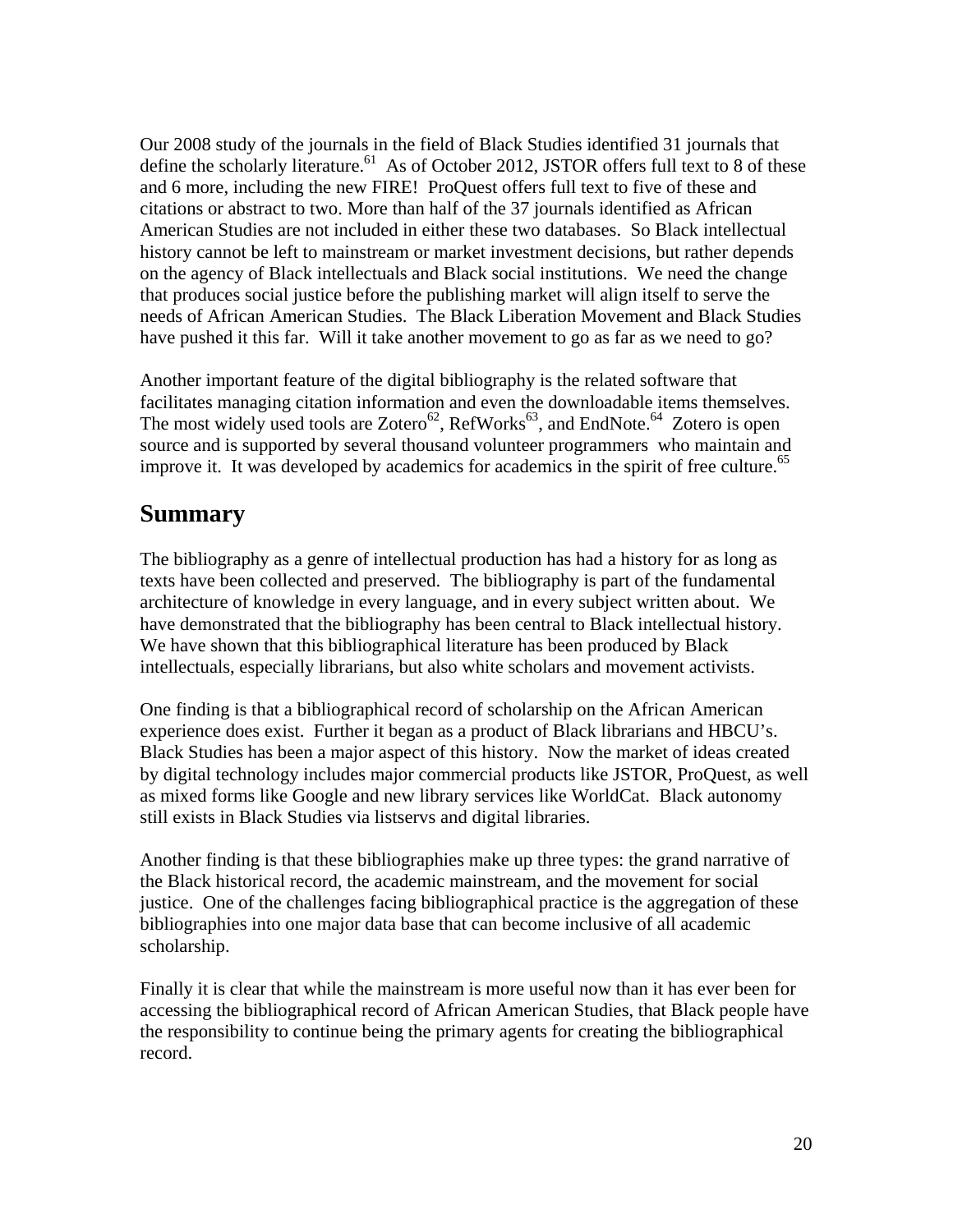There is a role for bibliographical criteria to be part of all stages in the study of all scholarship. But a fair evaluation would require a standard by which to judge. The difficulty with such an objective metric is that it would devalue or not value being truly "out of the box." Given this research issue, digitization and software tools that encourage and facilitate aggregation and sharing bibliographical records, up to and including full text, is essential.

1

 $7$  For examples of this see the following:

<sup>9</sup> For an important discussion of the concept of "collective intelligence" see Pierre Levy.

<sup>10</sup> Porter (1976) The Gregoire volume is in print with a new Introduction – See Gregoire, Cassirer, and Briere).

 $11$  See Porter (1976).

 $12$  It is important not to ignore the popular media as Black intellectuals used them as that was the only way to reach Black readers. A good example of this points to two popular publications by Johnson Publishing Company of Chicago: Ebony and Negro Digest/Black World.

<sup>13</sup> See McWorter and Bailey for a discussion of these three types of literature.<br><sup>14</sup> See Harry Greene and Bond.

 $15$  See the 2 volume biography by David Lewis

<sup>16</sup> The racist dynamics of admission to Harvard College meant that with a BA from Fisk DuBois was only admitted as a junior in 1888. This racist perspective was continued eight years later when they gave Booker T Washington an honorary MA. Washington then got an honorary doctorate from Dartmouth in 1901.

<sup>17</sup> See http://www.webdubois.org/wdb-AtlUniv.html#primary <sup>18</sup> See Wright

19 See Edwards

 $20$  See Dagobie and Groggin

 $21$  It is a testament to the foundational importance of these projects that they have survived through the nominal paradigm shift so the journal is now the Journal of African American History, the week is now Black History Month, the association is now the Association for the Study of African American Life and History (ASALH, 1975).

 $<sup>1</sup>$  The bibliography is a well known subject in the field of library and information science. This literature is</sup> well represented in the work of Don Krummel in his 1984 volume and a forthcoming volume available in draft form on his website: http://people.lis.illinois.edu/~donkay/) 2

 $2$  See Porter 1976

<sup>3</sup> http://www.poetryfoundation.org/poem/173467 4

<sup>&</sup>lt;sup>4</sup> The citation index is a research data base to track the inter-textuality of articles. See this general description in Wikipedia: http://en.wikipedia.org/wiki/Citation\_index 5

 $<sup>5</sup>$  In our research methodology we refer to this as D-1 of the D-7 method. The seven parts are: Definition,</sup> Date Collection, Digitization, Discovery, Design, Dissemination, and Difference. See a video lecture and power point slides on this at

http://ensemble.atlas.uiuc.edu/app/sites/qzBpeuKc0E6NPaVC9tPfzA.aspx?destinationID=qzBpeuKc0E6N PaVC9tPfzA&contentID=PCQjFx68t0-pSf3mPd95vA

<sup>&</sup>lt;sup>6</sup> One example of this is The Destruction of Black Civilization by Chancellor Williams (1971, 1987). This book has compelling ideas that have influenced a generation of scholars but at first it failed this basic test. I asked him about this in a public forum in Chicago and he answered by saying his notes were destroyed by fire. This was at least partially dealt with in the 2<sup>nd</sup> edition published by Third World Press as Williams added two new sections in a revised edition "Biographical notes and Bibliography." However, the revised edition still had no footnotes.

http://guides.library.vu.edu.au/content.php?pid=251876&sid=2079929<br><sup>8</sup> On individuals see Harris and Moleworth, Sinnette, and Edwards; on institutions see Dodson, Logan, and Sollors, et. Al.; and on academic professions see Blackwell and Janowitz, Guthrie, Dawson, Harris, and Meier and Rudwick.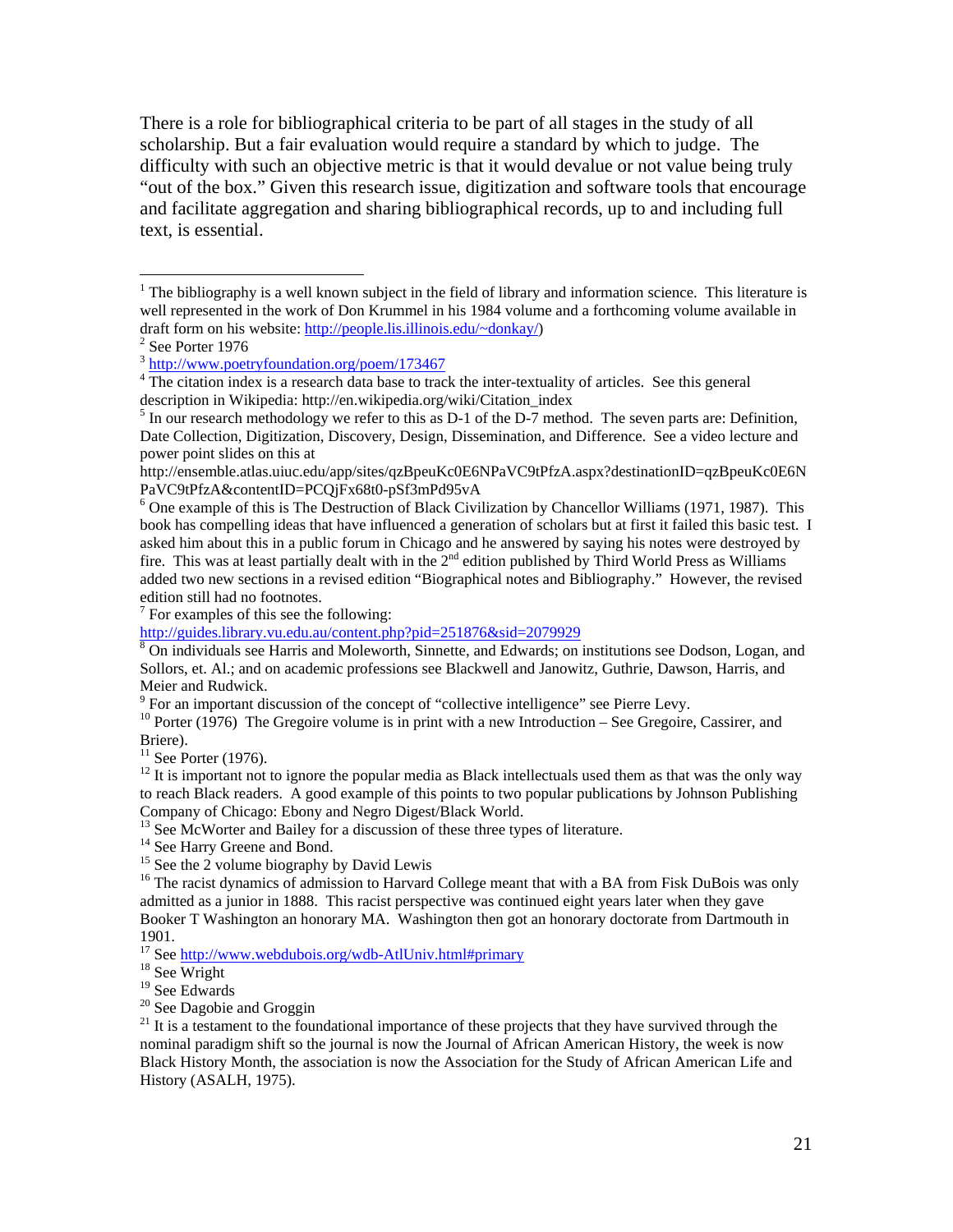22 See Woodson 1936

 $24$  See her works listed in the bibliography under her two married names, Porter and Wesley

<sup>26</sup> See Parsons and Clark. The Miller volume was published 2 years after the American Academy of Arts and Sciences published their 2 volumes on "The Negro in American" in their journal Daedalus.

<sup>27</sup> Miller and Fisher 1970

<sup>28</sup> McPherson, page ix

<sup>29</sup> (Salk, pages xiv – xv)

 $\frac{30 \text{ http://www.nypl.org/locations/schomburg/about/schomburg-center-today}}{31 \text{ See the volumes edited by E. J. Josephsonburg/about/schomburg-center-today}}$ and DeLoach (2000)

<sup>32</sup> Until recently this project is being directed by Bergis Jules (MA in Library Science and African American Studies, University of Indiana) now relocated to a position as archivist at George Washington University. They have a website that provides access to descriptions of all the archives they have mapped:

http://bmrcsurvey.uchicago.edu/<br><sup>33</sup> A finding aid is an inventory of documents in an archive, so in some sense it is a special kind of<br>bibliography, including works published and unpublished. See http://en.wikipedia.org/w <sup>34</sup> http://www.chipublib.org/branch/details/library/woodson-regional/p/FeatHarsh/<br><sup>35</sup> "Unique Gatekeepers of Black Culture: Three Black Librarians as Book Publishers," in Tucker (1998)<br><sup>36</sup> See Hallie O Brown Memorial Li

 $37$  Seemes 1998, and Weinberg 1967.

 $38$  See Abdul Alkalimat, ed., Paradigms in Black Studies (1990)

<sup>39</sup> http://books.google.com/books/about/Black\_World\_Negro\_Digest.html?id=0zkDAAAAMBAJ<br><sup>40</sup> Fuller had been a committed Panafricanist for some time. This is discussed in the dissertation by<br>Jonathan Fenderson (http://schol

<sup>41</sup> http://brothermalcolm.net/bibliography/Malcolm X bibliography 1985-

 $\frac{2011 \text{ dec}}{42 \text{ An interesting book that profiles leading Black innovations in the digital revolution is Barber (2006).}$ <br>
<sup>43</sup> http://eblackstudies.org/intro/<br>
<sup>44</sup> See Barber 2006, page 136

<sup>45</sup> McGee was the first nationally prominent Black webliographer, see

http://www.onlinepolicy.org/about/bio/mcgee.shtml; for the Black grad student work on the Universal Black Pages see: http://www.experts123.com/q/whats-the-mission-of-the-universal-black-pages-ubp.html <sup>46</sup> UBP http://www.africa.upenn.edu/Acad\_Research/bgsa\_glbl.html, and Art McGee's site: http://www.africa.upenn.edu/Home\_Page/mcgee.html.

This is an example, a link to his bibliography on the local community of Urbana-Champaign, Illinois where his campus, the University of Illinois, is located. http://eblackcu.net/portal/items/show/428 48 http://www.google.com/

49 http://www.netmarketshare.com/search-engine-market-share.aspx?qprid=4&qptimeframe=W&qpct=3<br>50 http://scholar.google.com/<br>51 http://books.google.com/<br>52 See this wipedia entry: http://en.wikipedia.org/wiki/Google\_Books

53 http://www.gutenberg.org/ebooks/36021

http://www.gutenberg.org/wiki/Gutenberg:Project\_Gutenberg\_Principle\_of\_Minimal\_Regulation\_/\_Admin istration\_by\_Michael\_Hart\_and\_Greg\_Newby

 $\frac{1}{55}$  http://www.worldcat.org/<br>56 http://catalog.loc.gov/<br>57 http://www.h-net.org/~afro-am/

58 JSTOR (African American Studies Journal list) - African American Review 1992- 2008; Black American Literature Forum 1976-1991; Negro American Literature Forum

 $23$  See Madison and Wesley 1995)

<sup>&</sup>lt;sup>25</sup> Newman, page xxvii